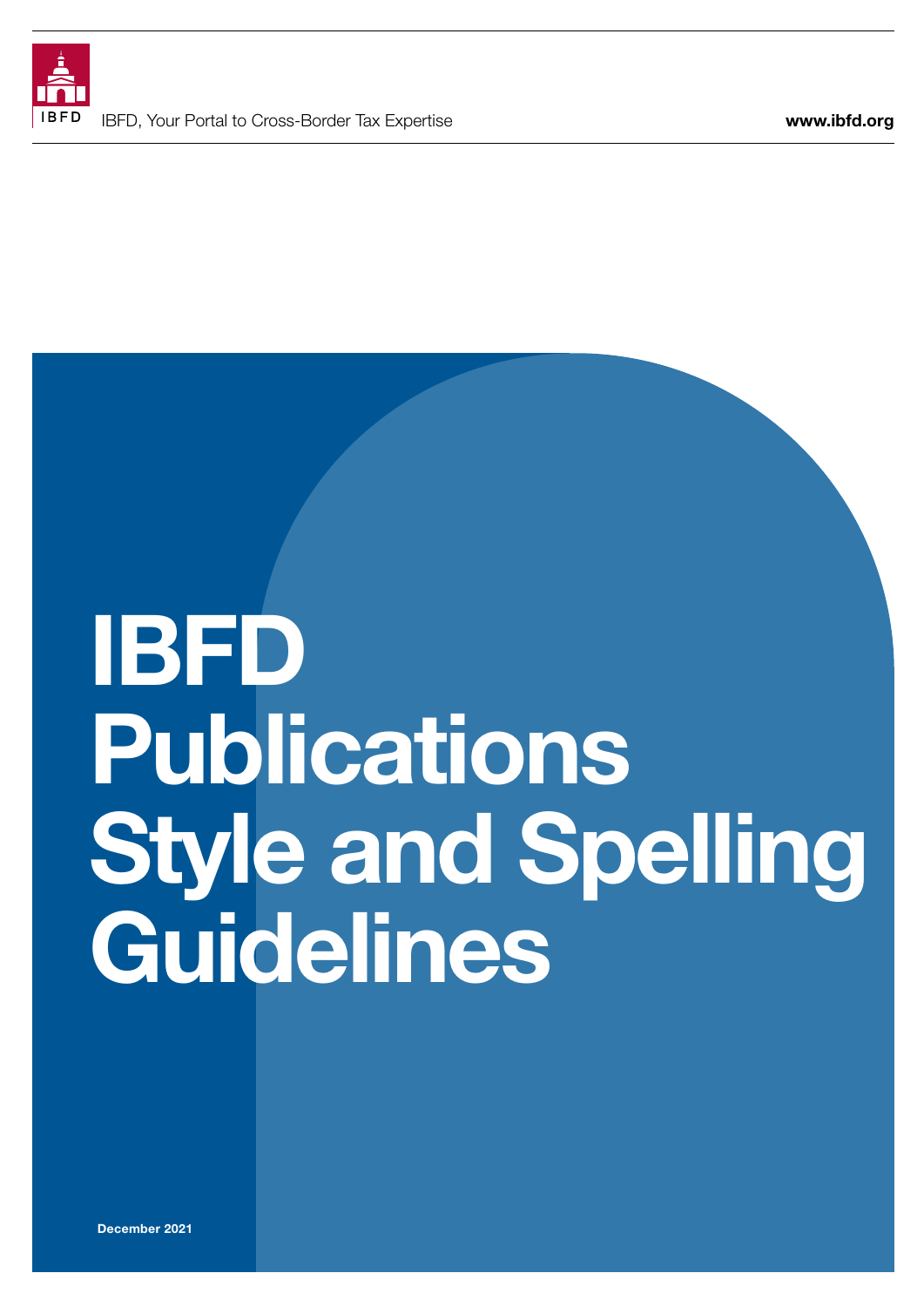

#### 1. Style Guidelines

#### Abbreviations and acronyms

- X Acronym of a foreign word (or tax or law): not in italics, e.g. private company (*aksjeselskap*, AS), Limited Companies Act (*Aksjeloven*, LCA). Note that there should be no quotation marks around acronyms. *See also* [Legal references](#page-5-0).
- ► EU, NZ, UAE, UK and US (note: no dots): if used adjectivally (e.g. the EU directives). Otherwise country names in full, i.e. the European Union, New Zealand, the United Arab Emirates, the United Kingdom and the United States (e.g. the territory of the European Union).
- $\blacktriangleright$  If the acronym forms an English word, or something closely resembling an English word, it is more likely to be pronounced as a word and not as separate letters, which, in case an acronym begins with "F", "H", "L", "M", "N", "R", "S" or "U", might influence which indefinite article the acronym gets ("a" or "an").
- ▶ For currency abbreviations/symbols (in capitals), see <http://www.xe.com/iso4217.php>.
- $\blacktriangleright$  In citations, months are shortened to the first three letters with a dot, e.g. Apr., except for May, June, July (in full) and Sept. (four letters).
- ▶ Supranational organization abbreviations to be taken as familiar (i.e. not given in full at first use or included in list of abbreviations) include Benelux, GATT, G8, G20, G24, IBFD, IMF, OECD and UN.

#### Addresses

- $\blacktriangleright$  Align addresses to the left.
- ▶ Use abbreviation: "P.O. Box".
- $\blacktriangleright$  Group telephone numbers as follows (examples): 31-20-662 3741/662 3742
	- 33-01-4783 0123
	- 689-468 626

#### **Capitals**

- ▶ When words like "bill", "directive", "circular" or "court", refer to a specific bill, directive, circular or court that has been previously mentioned with their name and/or title (i.e. the CITA Bill), use an initial capital.
- $\triangleright$  When it is not clear to which specific bill, court or directive the term refers, do not use an initial capital.
- ▶ Use a capital to refer to figures, tables, etc., e.g. "see Figure 1".

#### Computations

▶ See [Tables](#page-6-0).

#### Country names

- $\triangleright$  On title pages, in headings (at top of the page), in tables (if the country is mentioned separately) do not use article "the" with countries such as the Netherlands, the Bahamas, the Philippines, the United States, etc. In full sentences the article "the" does precede these country names.
- ► EU, NZ, UAE, UK and US (*note:* no dots) if used adjectivally. As nouns use country names in full (i.e. European Union, New Zealand, the United Arab Emirates, the United Kingdom and the United States). Do not use USA.
- St." in lists: alphabetically classified as "Saint" (so St. Lucia comes before Spain).
- $\blacktriangleright$  If a number of countries are mentioned in a sentence, put them alphabetically, e.g. "... treaties concluded with Belgium, Luxembourg, Spain and the United Kingdom ...".
- $\blacktriangleright$  Adjectival form for Luxembourg is Luxembourg.
- ▶ "The United States is...". By analogy, "the United Nations is", "the United Arab Emirates is", etc. As a rule, if "united" comes before a plural noun, use a singular verb.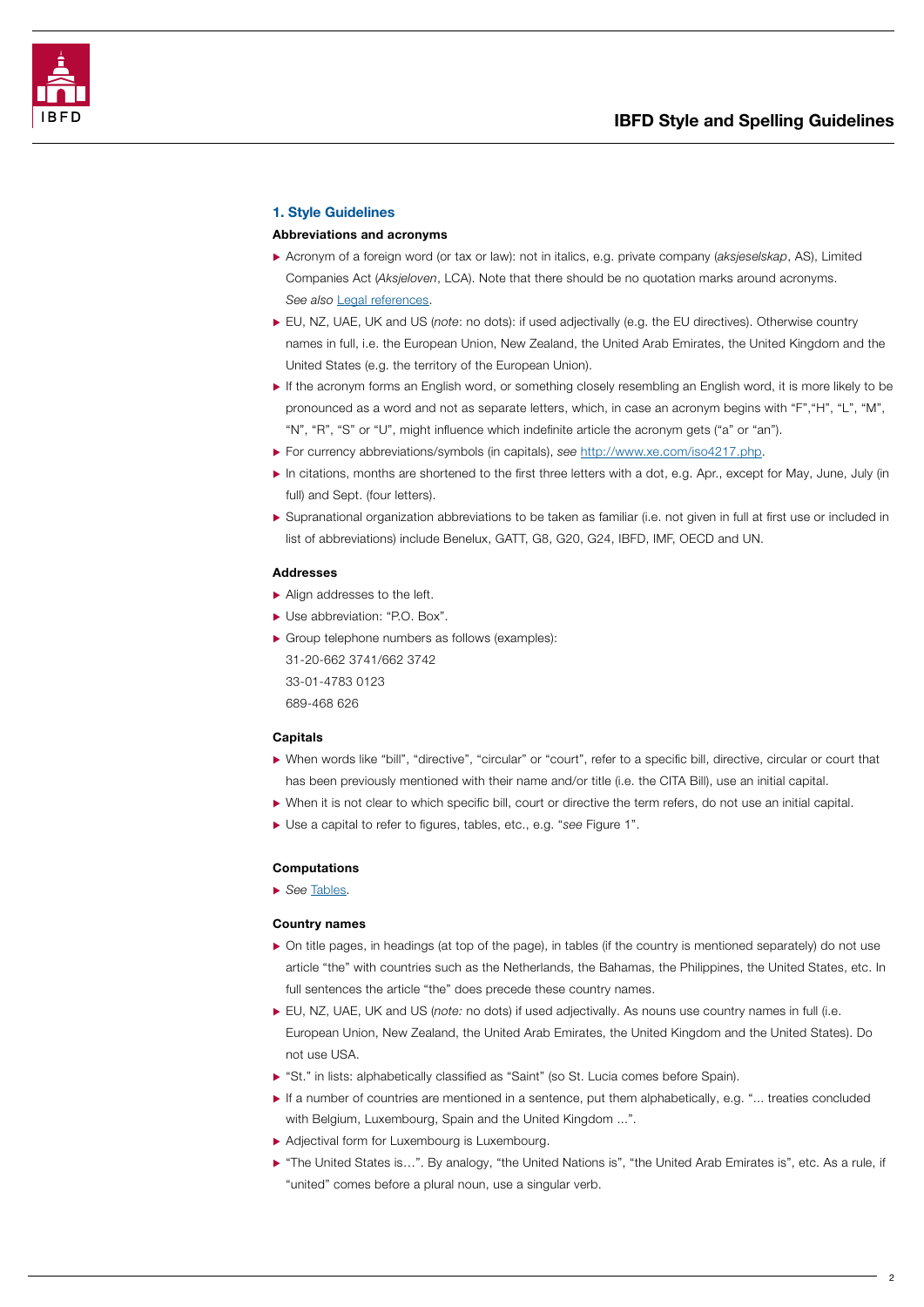

<span id="page-2-0"></span>

#### Court cases

- ▶ Only name of the case in italics; numbers, codes and other information not in italics, e.g. *North Australian Pastoral Co. Ltd. v. FCT* (1946) 71 CLR 623; ECJ judgment of 11 July 2002 in *Marks & Spencer plc v. Commissioners of Customs and Excise*, Case C-62/00, [2002] ECR I - 6325.
- X Always check *Guidelines to the IBFD Standard Citations and References*.

#### Cross-references

- $\triangleright$  Write cross-references to a section in the same publication as in the following example: *see* section 6.2. (i.e. *see* in italics, not bold, no above/below, no *supra* and *infra*, insert "section" before the section number).
- X To refer to a table or figure, write e.g.: "*see* Figure 3". Never use e.g. "the table below", because in print the table or figure may be put in a different place for layout reasons.
- X For cross-references (in books and journals) use "*supra*", e.g. "*supra* n. 2". If the reference is identical to that in the immediately preceding footnote and the immediately preceding footnote cites a single identifiable source, "Id." is also fine.

#### **Currency**

- ▶ For currency abbreviations/symbols, use ISO codes in capitals (GBP, USD, JPY).
- $\blacktriangleright$  The currency code is put before the amount, e.g.:
	- EUR 100

EUR 10 and 100

EUR 10 or 100

EUR 10 to 100

EUR 10 up to 100

(If there are more words between the numbers, or for clarity's sake, repeat the currency symbol/code.)

- ▶ Colombia is an exception: "UVT" is placed after the amounts, followed by a small "s" (e.g. 100,000 UVTs).
- $\blacktriangleright$  Use the currency code in table heads, similarly to e.g. the percentage sign.
- If a currency is mentioned without an amount: use the full name, in lower case and no italics (e.g. dollar(s)). *Note:* euro is always used in singular.
- ▶ For currency codes (in capitals), see <https://www.currency-iso.org/en/home/tables/table-a1.html>.

#### Dashes/hyphens

- $\blacktriangleright$  For word breaks: use hyphens [-].
- $\triangleright$  For dashes: use en-dashes  $[-]$  (= ctrl + minus symbol in numerical keyboard).
- $\triangleright$  Dash + blank spaces between figures in tables: e.g. 1 15,000.
- Hyphen without blank spaces in treaty names: e.g. the UK-Netherlands tax treaty.
- ▶ Hyphen without blank spaces, between e.g. dates, articles, page numbers: e.g. 1 March-1 April, pp. 115-117, articles 1-3 of the VAT Act (instead of "articles 1 to 3 of the VAT Act").
- $\triangleright$  Minus sign (in calculation): blank space, dash, blank space, e.g. 200 10 = 190.

#### Dissertation/thesis/paper

- $\blacktriangleright$  Instead of "thesis"/"dissertation", write "book".
- Instead of "paper", write "article"/"chapter".
- ▶ "contribution", "research" and "study" are okay to use occassionally.

#### Emphasis

 $\blacktriangleright$  For emphasis use italics, not bold.

3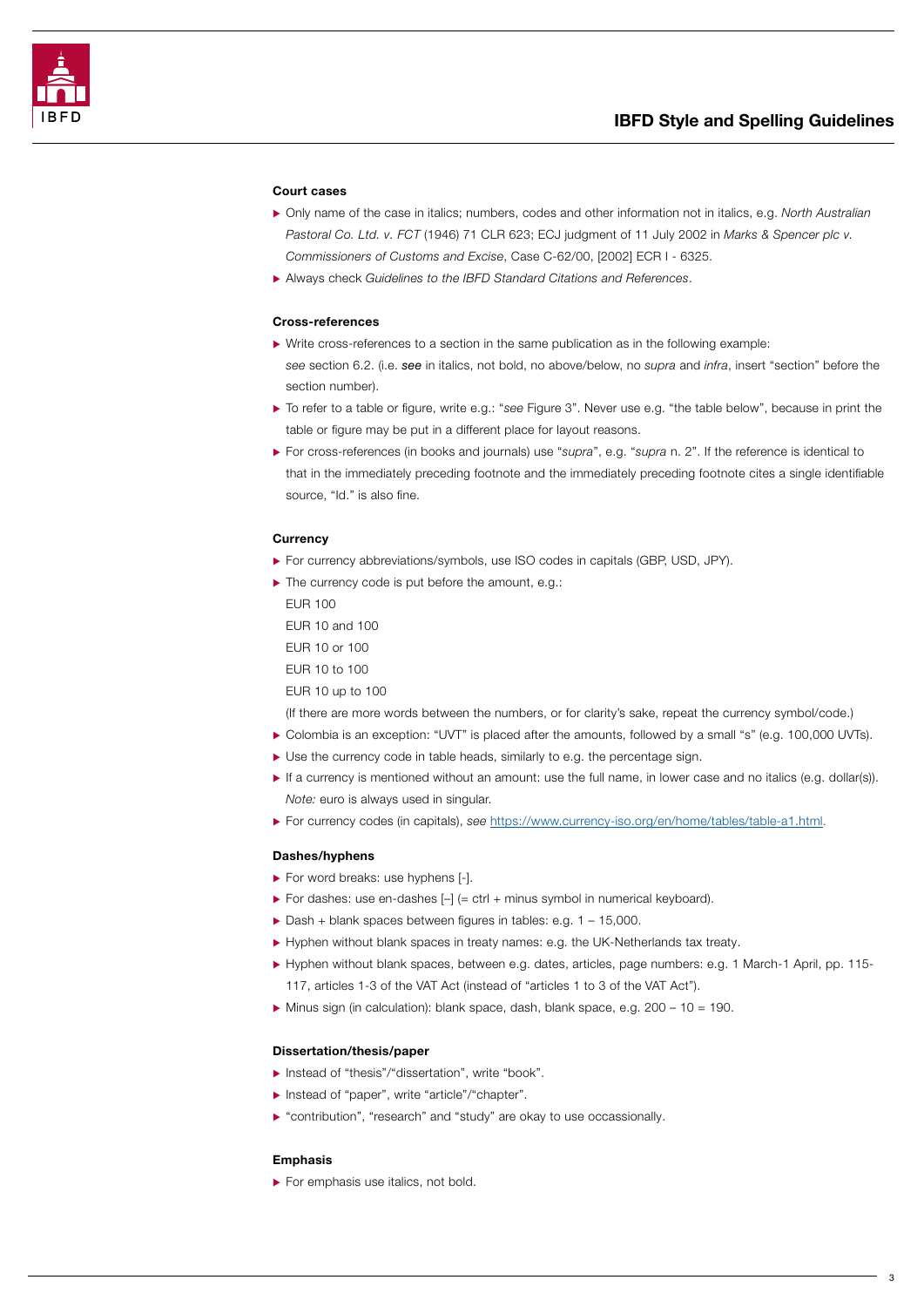<span id="page-3-0"></span>

#### Enumerations

- ▶ Compose enumerations as follows (note that this list is composed as an example of a list):
	- introductory sentence + colon:
	- use hyphens (or if there are references in the text to items of the list, or if clarity/intelligibility require it, use (1), (2), etc.);
	- first word of every item in lower case;
	- finish an item with a semi-colon;
	- no blank line between introductory sentence and items, and between items;
	- no bulleted lists (exception: footnote in TP table);
	- use "and" or "or" after the penultimate item; and
	- final item ends with a full stop.
- If the introductory sentence ends with "either": no colon; the first item ends with a comma + "or"; the final item ends with a comma; the concluding line follows immediately (without a blank line). E.g.: Where the taxpayer is either
	- a non-resident company, or
	- a resident permanent establishment,
- the tax is due in before the year-end.
- $\triangleright$  When items consist of more than one paragraph, start each item with an initial capital and end it with a full stop. There should be blank lines between the introductory line and the first item and between each paragraph within each item.
- ▶ For "lists" in running text, use (i), (ii), etc.; e.g.: ... income (i) derived from agricultural activities; and (ii) obtained by taxpayers operating exclusively in that sector is exempt from taxation.
- $\blacktriangleright$  If a sentence starts with an asterisk (e.g. lists of decrees), preferably no semicolon or full stop is used.
- $\blacktriangleright$  Be consistent in following the chosen list format throughout the article.

#### Equations

- Equations are preceded and followed by a blank line and as a whole aligned to the left (not centred).
- ▶ Use Word's built-in Equation Editor to create equations, formulae and symbols, both stand-alone and in the text (in Word, select: Insert - Equation - Insert New Equation).
- $\blacktriangleright$  Equation example

$$
tp_L^* = \frac{\tau_S}{\tau_L} \cdot (p - c) + c
$$

#### Figures

- Figures will be printed as delivered and must meet the following criteria: black and white or grey shades (colour is not accepted), clear lines, readable text, sans-serif font, symmetrical layout, consistent spelling and style. Acceptable formats are: Word, PowerPoint, .ai (Adobe Illustrator).
- If there are several figures in the article/book, provide each with a sequential number (and preferably a title). If there is only one figure in the text, there is no need for this.
- $\blacktriangleright$  To refer to a figure, write e.g.: see "Figure 3". Never use e.g. "the figure below", because in print the figure may be put in a different place for layout reasons. If there is only one figure in the file, write "*see* the figure".

#### Footnotes and table notes

- $\blacktriangleright$  Footnotes are inserted by the automatic Word function for footnotes.
- $\triangleright$  Table notes must be numbered separately from footnotes. They are represented by a number in superscript in the table and by number dot tab below the table.
- ▶ Do not use the heading "Notes" to introduce footnotes under a table.
- $\blacktriangleright$  Text of table notes starts with capital and ends with full stop.
- In books and journals, footnotes in tables should be changed to table notes.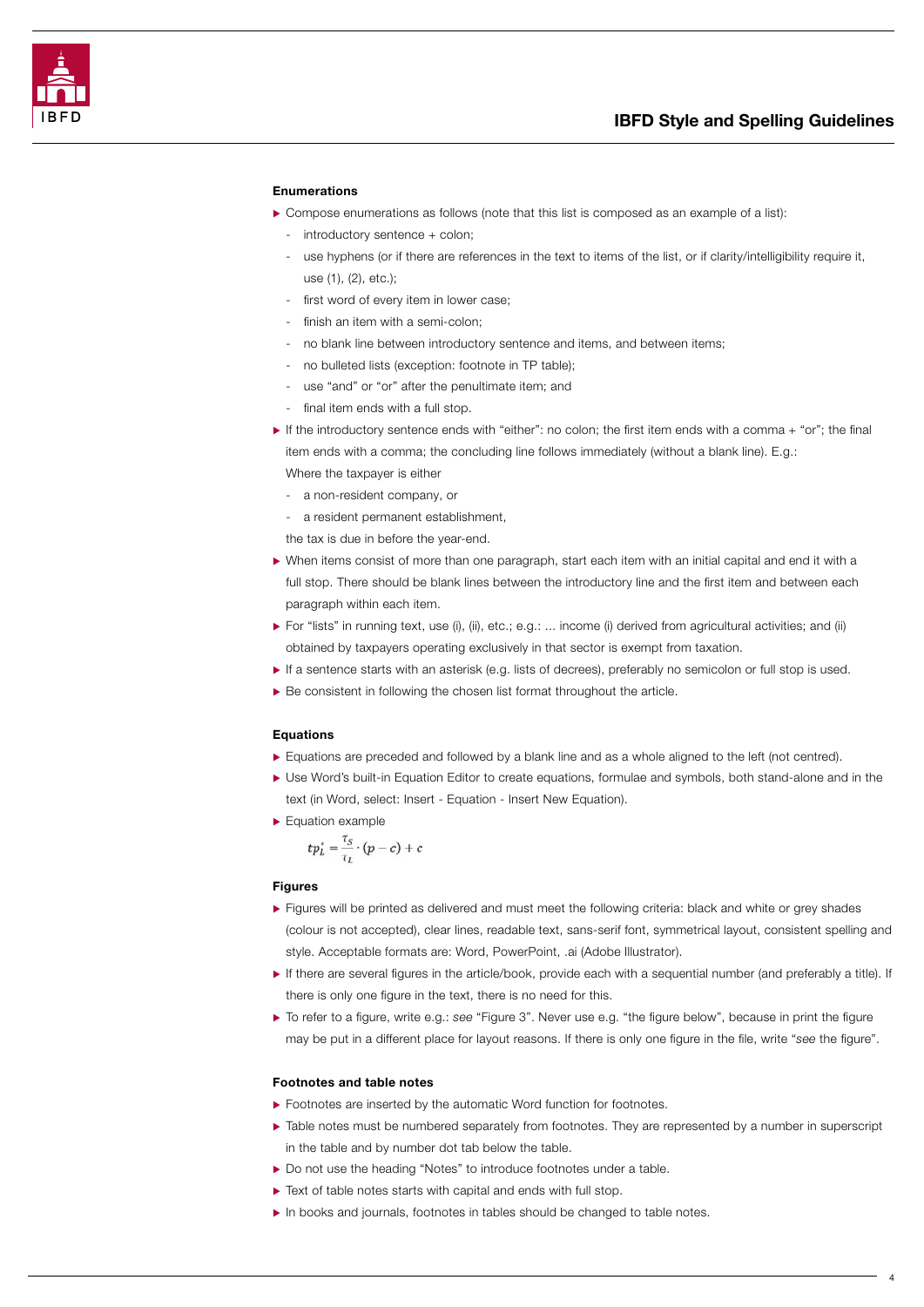

- $\blacktriangleright$  If there are both table notes and a legend, the legend comes first.
- $\blacktriangleright$  If the order of the footnotes is confused because of added or removed footnotes, you need not repair this. The order can be restored by IBFD at the final stage of production.
- ▶ For cross-references in footnotes, see [Cross-references](#page-2-0).
- ► "at" is only used in the short citation after *supra/infra* [note XX] and preceding a pinpoint reference.
- $\blacktriangleright$  For example:
	- Id.

*Supra* n. 1, at sec. 3.1.

*Infra* n. 2.

▶ An ECJ case in a short citation should be cited as follows: *Marks & Spencer* (C-446/03), para. X.

#### Foreign language

- ▶ Foreign words, such as *hjemmehørende*, must be in italics (except in addresses and the List of Abbreviations). Foreign laws also in italics. Latin and other foreign words only in italics when they are not included in the Oxford Dictionary 11th edition.
- $\blacktriangleright$  Avoid using foreign words in headings.
- ▶ Acronym of a foreign word: not in italics. E.g. private company (*aksjeselskap*, AS), Limited Companies Act (*Aksjeloven*, LCA).
- $\triangleright$  Currencies are represented in lower case and not in italics (yuan, dollar(s)), currency abbreviations in capitals (EUR, USD).

#### Formulae

▶ See **[Equations](#page-3-0)**.

#### Headings

 $\blacktriangleright$  Avoid using foreign words, brackets, abbreviations and acronyms in headings.

#### Italics

- $\blacktriangleright$  Italics is used for:
	- emphasis; and
	- foreign words except in addresses, the List of Abbreviations, acronyms of foreign words (*aksjeselskap*, AS) and Latin and other foreign-language words and terms that are included in the Oxford Dictionary 11th edition.
- ▶ Do not italicize database names such as Osiris, Amadeus, Diane, RoyaltyStat, Bloomberg, Dealscan, etc.

#### Legal references

- Always follow the *[Guidelines to the IBFD Standard Citations and References.](file:Guidelines%20to%20the%20IBFD%20Standard%20Citations%20and%20References)*
- X Foreign names of laws in italics, e.g. Limited Companies Act (*Aksjeloven*).
- $\blacktriangleright$  If the name of a law is followed by its acronym as an introduction for further use: brackets, no inverted commas, no "hereinafter", no colon and no italics (in case of an acronym of a foreign name), e.g. Income Tax Law (*Ley del Impuesto a las Ganancias*, LIAG).
- Preferably leave out "No.", e.g. with laws, acts, decree-laws.
- ► Law, act, circular, decree-law: if unspecified, lower case. If followed by a number: initial capital ("Law 9120"). Also initial capital in: "the Law of 27 July".
- The name of the law (or its abbreviation) is preceded by section or article and number, e.g. "section 13 of the Income Tax Act (ITA)".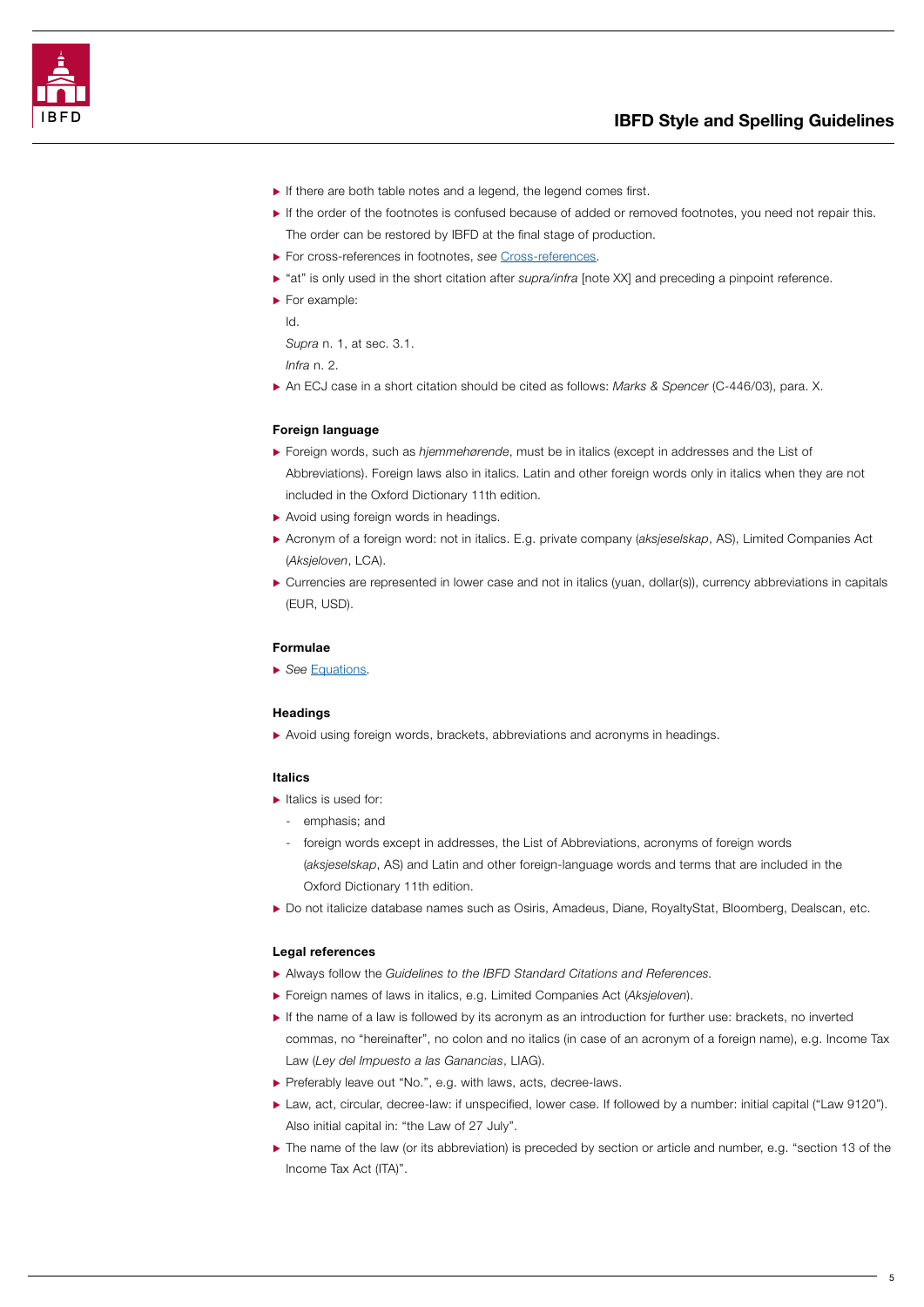<span id="page-5-0"></span>

- ▶ Use "of the", e.g.: "... according to article 15 of the ITA, capital gains are ...".
- ▶ Don't use "of the" in footnotes, etc., e.g. "Secs. 27-29 VATA." even where the citiation is mentioned as part of a full sentence within the footnote (E.g. "Accordingly, sec. 1258 CTA 2009 defines ...").
- ▶ Write numbers of subsections in brackets, without spaces, e.g. "article 1(b) of the VAT Act".
- ▶ Use "articles" or "sections" (plural) for references to multiple articles or sections, e.g. "sections 5 and 6 of the ICTA".
- ▶ Use "article" or "section" (singular) for reference to multiple subsections of an article or section, e.g. "article 5(a) and (b) of the Directive".
- $M$ ore examples: articles 6, 7 and 8 of the ITA articles 6-8 of the ITA (*see* [Dashes/hyphens](#page-2-0)) (article 6(a), (b) and (c) of the ITA) (article 6 of the ITA; article 7 of the ICTA) sections 55 and 56 of the VML
- $\blacktriangleright$  "as amended" is preceded and not followed by a comma, i.e. ", as amended".
- $\blacktriangleright$  If a law is identified by a date: use "of" instead of "dated", e.g. Law 921 of 21 August 2009.
- ▶ For communications of the European Commission the notation is COM(2009) 325 (no space between COM and year, space before number). For EU Official Journal the notation is: OJ L80 (2017) (no space between L and number).

#### Numbers

- ▶ Numbers (cardinal and ordinal) are written in full below 11, except in cases of cardinal numbers describing amounts of money, hours, days, weeks, months and years, which are written in digits (e.g. six members of the board; 3 weeks; the second year, 100th meeting).
- In This does not apply to journals, where we write in full cardinal numbers below 11 (including "zero" and "ten") describing periods of time: thus "one day, two weeks, three years", etc.
- $\triangleright$  A number at the beginning of a sentence is written in full. If there are several numbers in one sentence, of which one or more are above ten, digit numbers are used (e.g. 2, 9 and 15 treaties). Digits are also applied in tables.
- $\triangleright$  Decimal numbers are represented in figures (e.g. 6.5, 0.5).
- $\triangleright$  Use "million" instead of 5 or 6 noughts, e.g. 1.5 million instead of 1,500,000; "billion" instead of 8 or 9 noughts. Do not use abbreviations such as "m", "M" or "b"). Exception: in tables large amounts are usually written in full.
- $\triangleright$  With currency:
	- EUR 0.09 per litre EUR 10 and 100 EUR 10 or 100 EUR 10 to 100 EUR 10 up to 100
- $\blacktriangleright$  If there are more words between the figures, or for clarity's sake, repeat the currency.
- $\triangleright$  With percentages: 50%-60% (repeat the percentage sign) or: 50% to 60%. When written in full: per cent (not: percent). This occurs when the percentage number is written in full, e.g. at the beginning of a sentence: "Fifty per cent of ...".
- $\blacktriangleright$  Percentage treated as singular/plural:

Fifty per cent of the pie is gone.

Fifty per cent of the pies are gone.

- Ratio: 1:3 (without blank spaces). E.g. "the debt-to-equity ratio is 1:1.5".
- $\blacktriangleright$  Fractions (used independently) are written in full, e.g. one third, two thirds. However, use digits if the denominator is 11 or higher, e.g. 15/85, 33 1/3.
- $\triangleright$  (Tax) years: 2021/22 (instead of 2021/2022 or 2021-22) (exception: 1999/2000, write this in full).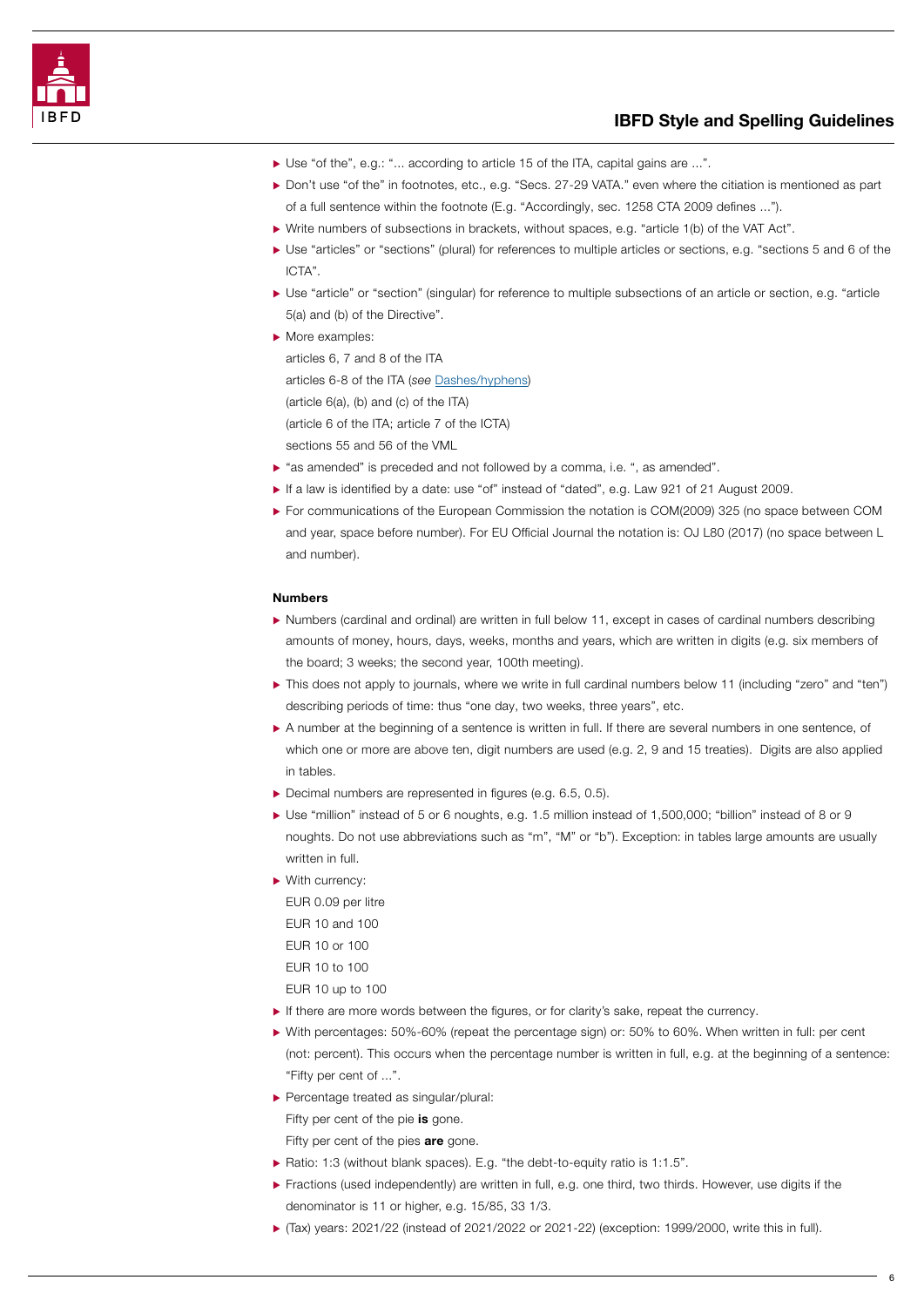#### <span id="page-6-0"></span>Number and letter combinations

▶ Combinations like 3D and 5G do not get a space or hyphen.

#### Pronouns

- ▶ IBFD style is to use "the author" or "the authors" instead of "we/our/I/my". Exceptions may be made for the collective "we" (e.g. "we as a society" or "we as tax practitioners"), or in rare cases when the purpose of a text is explicitly to set out a personal stance on a given topic.
- It is not IBFD style to use "he/she" or "his/her". Instead, the rule that the masculine singular pronoun is used to refer to persons in general, e.g. "it is up to the taxpayer to see to it that he submits his tax declaration on time", has for a long time been standard practice. Recently, it was decided also to incorporate the following lemma from the OED as updated guidance for our IBFD style:

"It is now widely held that the traditional use of he to refer to a person of either sex is outdated and sexist: the alternative, he or she, can be clumsy. It is now generally acceptable, therefore, to use they (with its counterparts them, their, and themselves) instead. This is especially the case where they follows an indefinite pronoun such as **anyone** or **someone** (anyone can join if they are a resident). In view of the growing acceptance of they, it is used in this dictionary in many cases where he would have been used formerly."

#### Punctuation

- ▶ Serial comma (Oxford comma) is generally not used before "and", e.g.: the taxes, duties and levies.
- ▶ Use a comma before but not after "i.e." and "e.g.".
- $\blacktriangleright$  Use a comma before "etc." (i.e. "x, y, etc.").
- $\triangleright$  In UK English, punctuation goes after the quotation mark, except when dealing with a full sentence. The same goes for parentheses. *See* examples below:
	- We were told that "more information will be shared in due course".
	- The Constitution of the United Kingdom states the following: "This draft Constitution for the United Kingdom consists of 129 Articles and 6 schedules, accompanied by a commentary which explains the derivation and purpose of each provision."
- I US English (only used in chapters about the United States) places punctuation within the quotation mark, e.g.:
	- We were told that "more information will be shared in due course."

#### Quotation

- In Long quotations are represented as indented paragraphs; they do not begin or end with quotation marks. There should be a blank line above and below the quotation. In print, quotations will be typeset in a smaller font.
- $\triangleright$  Short quotations are put between double quotation marks.
- $\blacktriangleright$  Grammar or spelling in quotations must not be changed.
- $\blacktriangleright$  Additions must be put in square brackets.
- $\blacktriangleright$  Use ellipsis:
	- when something has been omitted from the middle of a [long] quote: an ordinary ellipsis when the omitted material is within a sentence and an ellipsis in square brackets when the omitted material is a full sentence or more; and
	- when a longquote does not end at the end of the quoted sentence: use a space followed by an ellipsis, followed by a space and a full stop.
- $\triangleright$  No ellipsis is used when a quote does not start at the beginning of the sentence.
- $\blacktriangleright$  For example:

but, when the Rabbit actually took a watch out of its waistcoat-pocket, and looked at it, and then hurried on, Alice started to her feet … and was just in time to see it pop down a large rabbit-hole under the hedge.  $[\ldots]$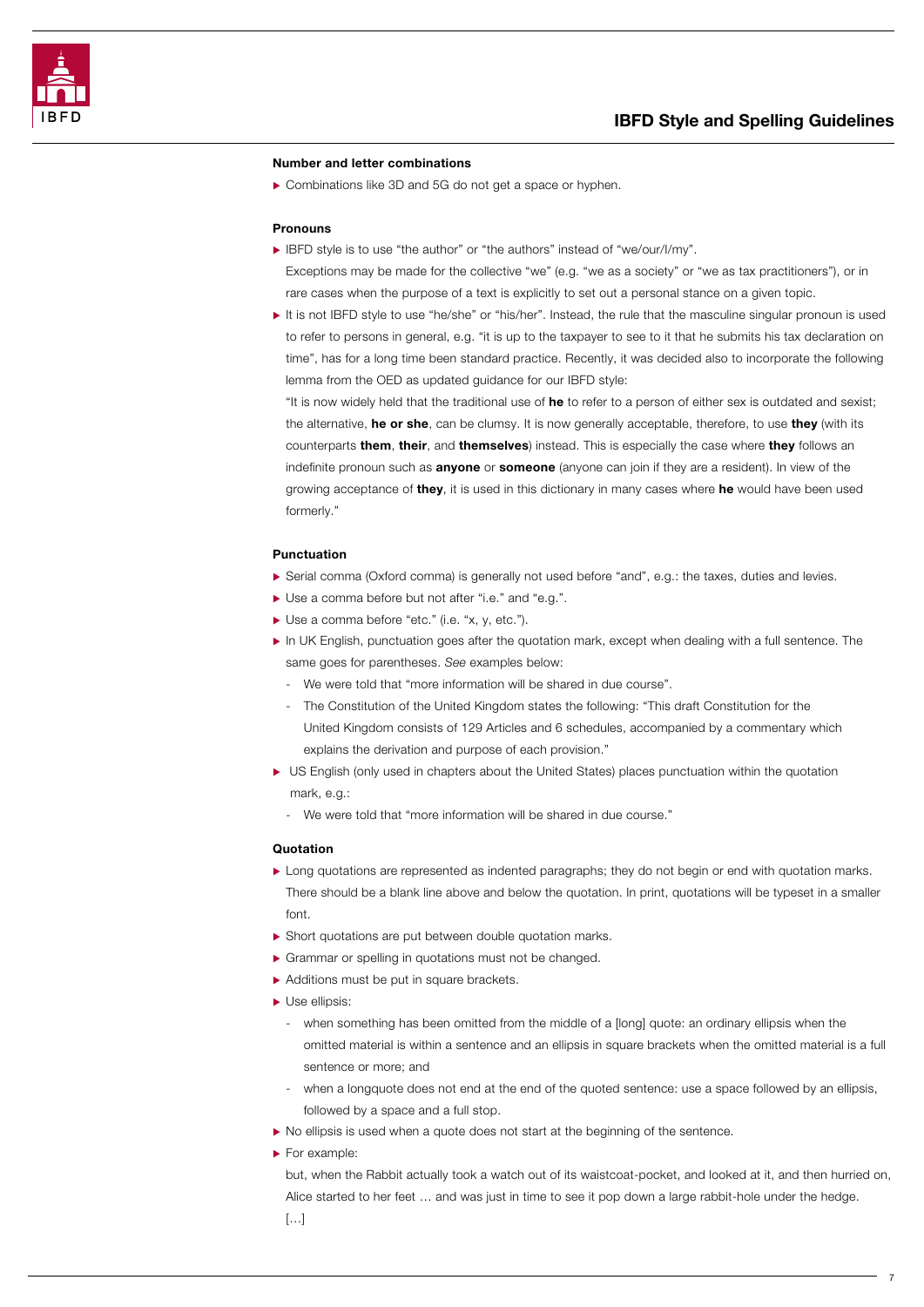

The rabbit-hole went straight on like a tunnel for some way, and then dipped suddenly down, so suddenly that Alice had not a moment to think about stopping herself before she found herself falling down ... .

#### Quotation marks

- $\triangleright$  Use double quotation marks to mark short quotations within a sentence and terms, e.g. in this article "taxable income" means ...
- ▶ Use single quotation marks for quotations or terms within a quotation, e.g. Article 35 states: "In this article 'taxable income' means ...".
- $\blacktriangleright$  Leave out inverted commas as much as possible if a word is already in brackets and/or italics.

#### **Tables**

- $\blacktriangleright$  Make tables by means of the Word automatic table function, i.e. with cells, all borders showing.
- $\blacktriangleright$  Table heads: initial capital, bold.
- $\blacktriangleright$  Table contents: initial capital in each cell, unless it is an item in an enumeration; no full stop after final sentence in each cell.
- $\triangleright$  Table notes must be numbered separately from footnotes. Write them as a plain text number in superscript in the table and as a number followed by full stop and tab plus text line below the table.

#### Table notes

▶ See [Footnotes and table notes.](#page-3-0)

#### Units

▶ There is a distinction between metric and non-metric units. Always spell out non-metric (e.g. miles, gallons, ounces, etc.). It is okay to abbreviate metric units, e.g. km2, m3, 10 kg.

#### 2. Spelling Guidelines

- ▶ IBFD uses the 11th edition of the Concise Oxford English Dictionary. If the Oxford provides two or more spelling variations, use the first.
- ▶ Oxford spelling has a "z" in words such as organization, realize, harmonization, minimize (but not in analyse).
- $\triangleright$  Acronyms and abbreviations are usually (but not always, so if necessary check the dictionary) written without dots, e.g. UK, US, EU, LLM, PhD, Mr, Ms, Mrs.
- $\blacktriangleright$  In general, generic terms are spelled lower case, specific terms and proper names are spelled with initial capitals.
- In general, hyphens are used before the noun (e.g., an up-to-date file; zero-rated imports; tax-free goods). No hyphens are used after the noun (e.g. the file is up to date; the imports are zero rated; the goods are tax free). There are, however, various exceptions to these general rules (e.g. real estate agent, value added tax). See [the list below](#page-8-0) for hyphenation of some frequently used terms.
- $\blacktriangleright$  Hyphens are not used in modifiers consisting of two nouns (e.g. tax avoidance schemes).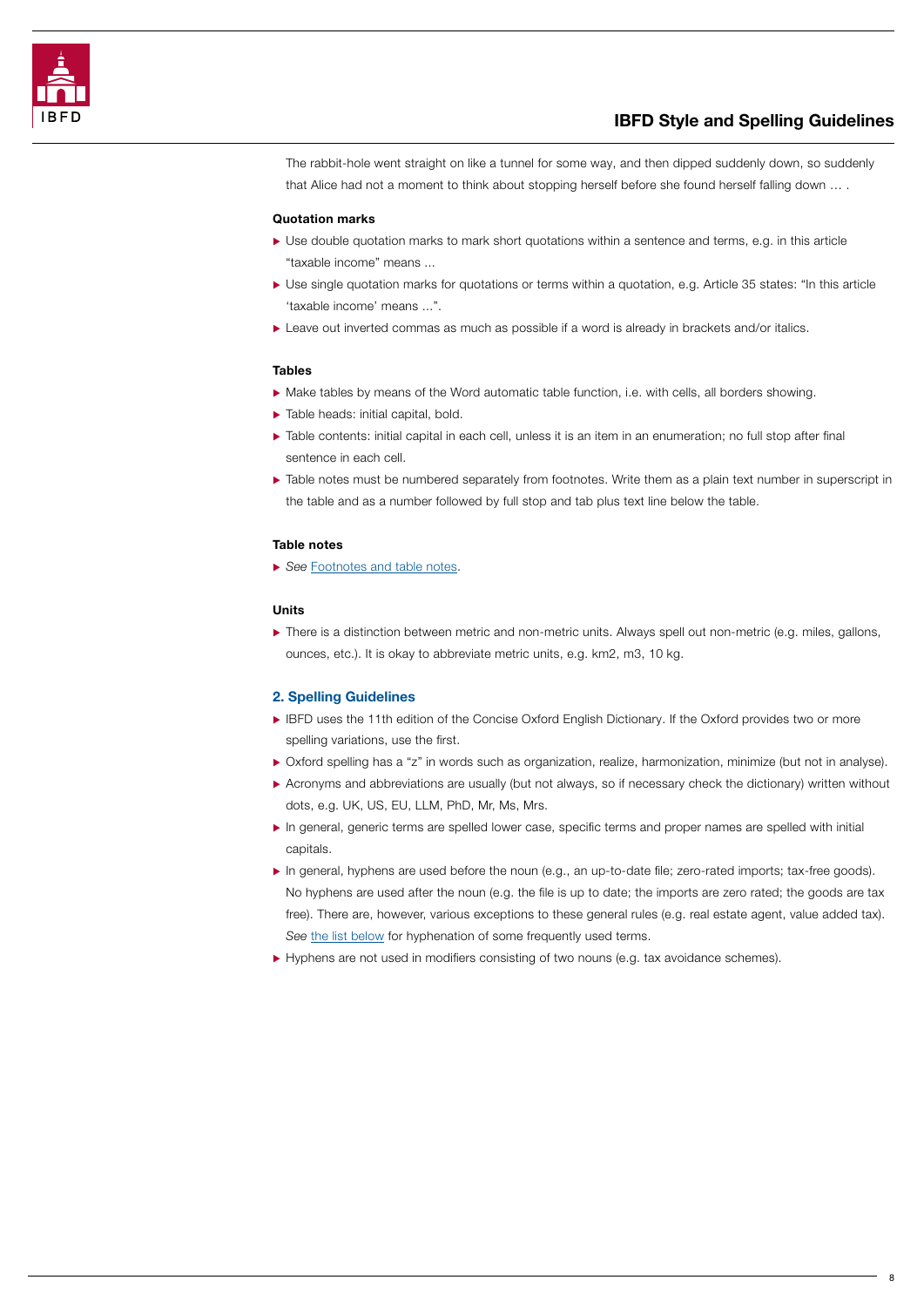<span id="page-8-0"></span>

| 2.1. Spelling, hyphenation and capitalization of frequently used terms                   |                                                               |
|------------------------------------------------------------------------------------------|---------------------------------------------------------------|
| the above-mentioned rule                                                                 | but: the rule mentioned above                                 |
| abuse of law doctrine                                                                    |                                                               |
| Action 13 Final Report, Actions 8-13 Final Reports correct short form of document titles |                                                               |
|                                                                                          | (in BEPS context)                                             |
| adviser                                                                                  | with "e"; only use "advisor" if a person's official job title |
|                                                                                          | is spelled that way                                           |
| <b>Advocate General</b>                                                                  | also no hyphen in the acronym AG                              |
| anti-avoidance, anti-tax avoidance                                                       |                                                               |
| Argentine, Argentinian (adjective)                                                       | both are allowed                                              |
| arm's length principle                                                                   |                                                               |
| articles of association                                                                  | almost never in capitals                                      |
| Asia-Pacific region                                                                      |                                                               |
| as-structured principle                                                                  |                                                               |
| ATAD 1, ATAD 2                                                                           | not: ATAD I, ATAD II                                          |
| <b>Authorised OECD Approach</b>                                                          | keep the capitals and s (at first use, AOA thereafter)        |
| bad-debt relief; bad-debt provisions                                                     |                                                               |
| <b>Belarusian</b>                                                                        | instead of Belarussian or Belorussian                         |
| benefits in kind                                                                         |                                                               |
| <b>BEPS</b>                                                                              | short for: base erosion and profit shifting                   |
|                                                                                          | (lower case when written in full)                             |
| <b>BEPS Action Plan</b>                                                                  | initial capitals (proper name)                                |
| <b>BEPS package</b>                                                                      |                                                               |
| <b>BEPS Project</b>                                                                      | initial capitals (proper name)                                |
| <b>BEPS Report</b>                                                                       | initial capitals (referring to full name which                |
|                                                                                          | has the word Report in it)                                    |
| <b>Berry ratio</b>                                                                       |                                                               |
| best-method rule                                                                         |                                                               |
| <b>Big Data</b>                                                                          |                                                               |
| <b>Bitcoin/bitcoin</b>                                                                   | the standard established by the official Bitcoin              |
|                                                                                          | website is to capitalize "Bitcoin" when describing            |
|                                                                                          | the concept of Bitcoin or the entire network itself,          |
|                                                                                          | and not to capitalize "bitcoin" when describing               |
|                                                                                          | the bitcoin as a unit of account (often abbreviated           |
|                                                                                          | BTC or XBT)                                                   |
|                                                                                          | see http://bitcoin.org/en/vocabulary                          |
|                                                                                          | the word "bitcoin" can be used in plural when we              |
|                                                                                          | talk about coins (unit of accounts)                           |
| blockchain                                                                               | no capital, compare with "database"                           |
| board of directors                                                                       | lower case                                                    |
| Board of Inland Revenue (or Inland Revenue)                                              | initial capitals                                              |
| <b>Brazilian or Canadian-controlled</b>                                                  | no hyphen after "Brazilian"                                   |
| <b>Budget (with capital B)</b>                                                           | to refer to an annual estimate of revenue/expenditure         |
|                                                                                          | as put forth by a finance minister                            |
|                                                                                          | also: Budget Speech                                           |
| budget (no capital)                                                                      | when used generally (e.g. the government's budget             |
|                                                                                          | to provide for grants to low-income families)                 |
| cadastre                                                                                 | instead of cadaster                                           |
| call-off stock                                                                           | with hyphen                                                   |
| carry-over (with hyphen) (noun)                                                          | also carry-back, carry-forward (as nouns); but "to            |
|                                                                                          | carry over, carry forward and carry back" (as verbs)          |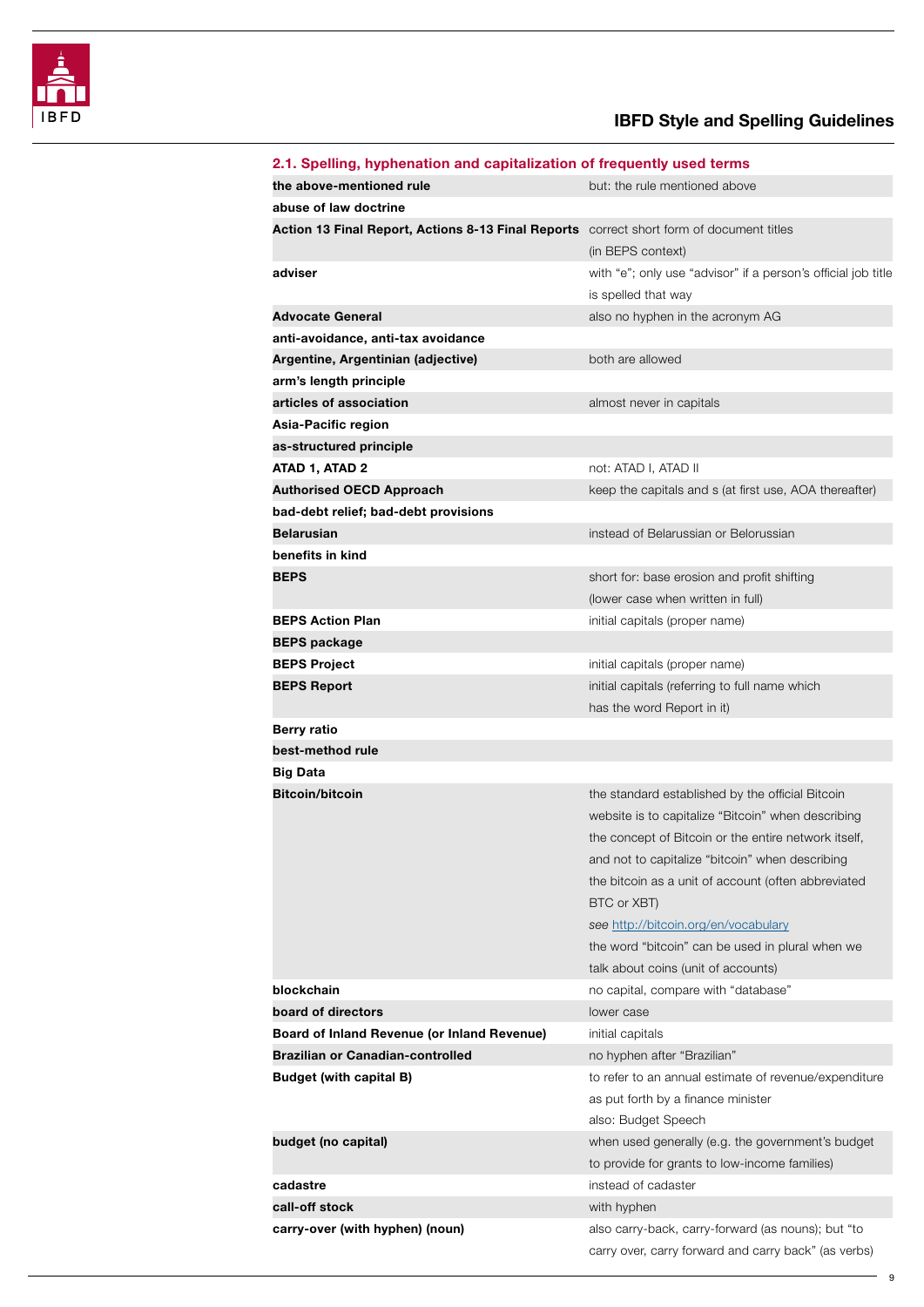

| case-by-case basis                             |                                                       |
|------------------------------------------------|-------------------------------------------------------|
| cash-pooling activities                        |                                                       |
| cc (cubic centimetre)                          | no dots                                               |
| central banks                                  | but: "the Central Bank of Argentina"                  |
| Chief Justice [name], [name] CJ                | for Commonwealth countries, "[name] CJ", e.g.         |
|                                                | "Davies CJ". For all other countries, "Chief Justice  |
|                                                | [name]", e.g. "Chief Justice Roberts"                 |
| c.i.f.                                         |                                                       |
| city, City                                     | use "city of X", unless "City" is part of the         |
|                                                | official name, e.g. "city of Baltimore" and           |
|                                                | "New York City"                                       |
| closed-end fund                                | not: closed-ended; close-ended                        |
| code (of law)                                  | but "the US Internal Revenue Code"                    |
| collectors' items                              | not: collector's items                                |
| commensurate-with-income standard              |                                                       |
| commissionaire                                 | not: commissionnaire                                  |
| <b>Commissioner of Taxation</b>                | as official title, but "commissioner" when official   |
|                                                | title not designated (e.g. the tax commissioners)     |
| <b>Common Reporting Standard</b>               | capitals when referring to the official OECD standard |
| comparable profits method                      |                                                       |
| <b>Congress</b>                                | not: the Congress                                     |
| constitution                                   | lower case, but with capital when referring to a      |
|                                                | specific constitution, e.g. the 1929 Constitution,    |
|                                                | the US Constitution                                   |
| contracting states                             | no capitals, unless absolutely necessary, e.g. in a   |
|                                                | quote; in treaty texts capitals are always used       |
|                                                | (Contracting State)                                   |
| cooperate, coordinate                          |                                                       |
| cost contribution arrangement                  |                                                       |
| cost sharing agreement                         |                                                       |
| <b>Council of Europe</b>                       |                                                       |
| <b>Council of Ministers</b>                    |                                                       |
| CbC MCAA                                       | not: "MCAA – CbC", "MCAA CbC", "Cbc – MCAA",          |
|                                                | etc. (acronym stands for Multilateral Competent       |
|                                                | Authority Agreement on the Exchange of                |
|                                                | CbC Reports)                                          |
| <b>CbC Regulations</b>                         | capital R (name of law)                               |
| controlled foreign company, controlled foreign | both are fine, but maintain consistency within a      |
| corporation                                    | book, or within publications on the same country      |
| country-by-country report(ing)                 | lower case, hyphens; short: CbC report(ing)           |
|                                                | in relation to CbC reporting, the default is to use   |
|                                                | lower case for terms such as constituent/parent       |
|                                                | entity, fiscal year, etc.                             |
| courts                                         | but: "the Lower Court of Amsterdam"                   |
| <b>Covered Tax Agreement</b>                   | with initial capitals                                 |
| <b>COVID-19</b>                                |                                                       |
| crowdfunding                                   | one word                                              |
| customs free zone                              | no hyphens; but distinguish from e.g.                 |
|                                                | "tax-free imports"                                    |
| DAC6                                           | not: "DAC-6" or "DAC 6"                               |
|                                                |                                                       |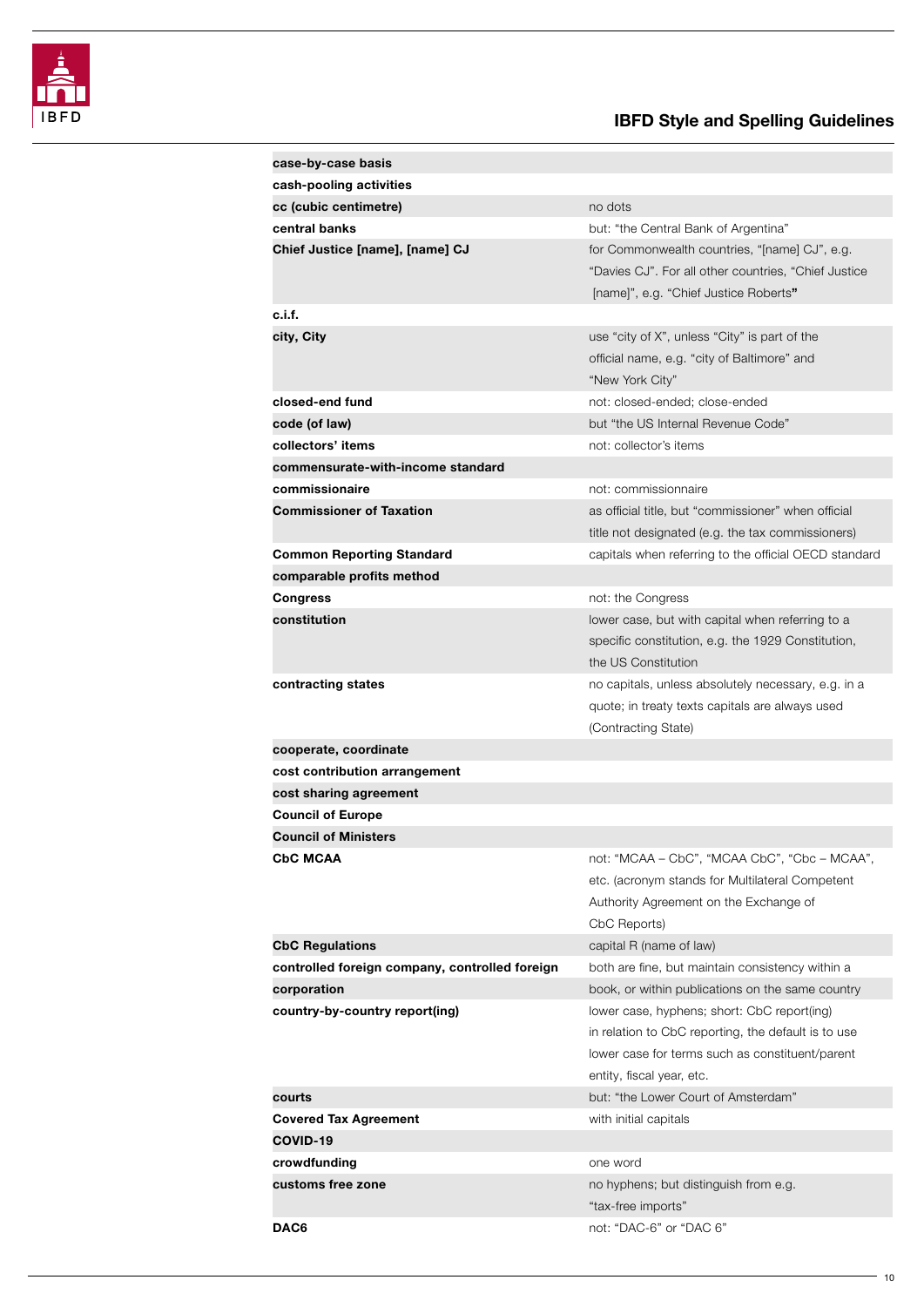

| debenture holder                                                               |                                                            |
|--------------------------------------------------------------------------------|------------------------------------------------------------|
| debt claim                                                                     |                                                            |
| debt push-down                                                                 |                                                            |
| debt-to-equity ratio                                                           |                                                            |
| decision-making power                                                          |                                                            |
| direct charge method                                                           |                                                            |
| directives                                                                     | the EU directives (when not specified)                     |
| <b>Director-General of Taxation</b>                                            |                                                            |
| domestic-source income                                                         | but: "his income was derived from domestic                 |
|                                                                                | sources"                                                   |
| Dutch or Netherlands as adjective                                              | both are allowed                                           |
| duty-free goods                                                                | but: "these goods are duty free" (no hyphen)               |
| earth-moving equipment                                                         |                                                            |
| <b>ECJ</b>                                                                     | acronym remains, even though full name nowadays            |
|                                                                                | is Court of Justice of the European Union. If in a         |
|                                                                                | specific case a distinction is being made                  |
|                                                                                | between ECJ and CJEU that has tax technical                |
|                                                                                |                                                            |
| <b>ECOFIN</b>                                                                  | implications, you can keep the distinction                 |
|                                                                                | all caps                                                   |
| economic substance doctrine                                                    |                                                            |
| <b>EEA countries, EEA states or EEA contracting party</b>                      | not: EEA Member States (as the EEA is the                  |
|                                                                                | result of a treaty)                                        |
|                                                                                | e.g. "EU Member States and EEA countries"                  |
| email                                                                          | lower case, without hyphen                                 |
| Ethereum/ethereum                                                              | no capital when describing ethereum as a unit              |
|                                                                                | of account, e.g. "this costs 2 ethereums", and             |
|                                                                                | a capital when describing the concept "Ethereum"           |
|                                                                                | or the entire network itself (see also Bitcoin/            |
|                                                                                | bitcoin). The same applies to other                        |
|                                                                                | cryptocurrencies, such as ripple, litecoin and             |
|                                                                                | cardano                                                    |
| <b>EU-27 and EU-28</b>                                                         | with hyphen                                                |
| <b>EU Member States</b>                                                        | initial capitals, only for EU; for all other organizations |
|                                                                                | member states/countries lower case                         |
| EU resident shareholder, French resident shareholder no hyphen before resident |                                                            |
| <b>EU State aid</b>                                                            | capital S (for EU only, is EU terminology)                 |
| European economic interest groupings                                           | no initial caps (except "European"); use                   |
|                                                                                | acronym EEIGs                                              |
| <b>European Union, EU</b>                                                      | use as noun and adjective respectively                     |
| <b>Eurozone</b>                                                                | one word, initial capital                                  |
| exchange-of-information clause                                                 |                                                            |
| <b>Exchange of Notes</b>                                                       |                                                            |
| exchange rate risk                                                             |                                                            |
| executive power                                                                | lower case                                                 |
| federal                                                                        | lower case, e.g. "federal government"                      |
| FIFO, LIFO                                                                     | not: fifo, f.i.f.o., F.I.F.O.                              |
| f.o.b.                                                                         |                                                            |
| foreign-source, foreign-sourced                                                | both are allowed                                           |
| formulary apportionment method                                                 |                                                            |
| free trade zone                                                                | no hyphen and no capitals for generic term                 |
| free-zone legislation                                                          | but: "a company in a free zone"                            |
|                                                                                |                                                            |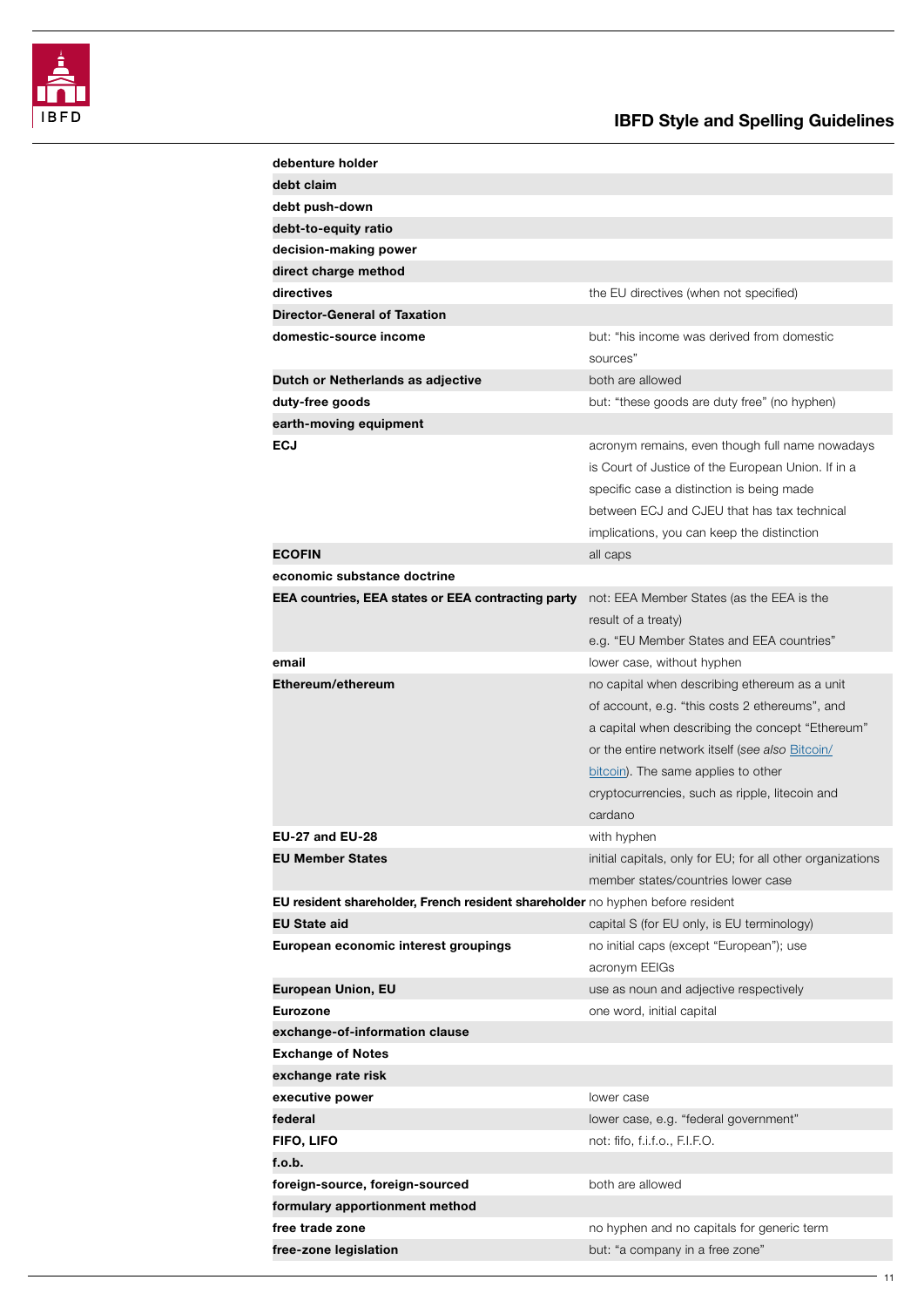$-12$ 

| full-fledged, fully fledged                  | both are allowed                                        |
|----------------------------------------------|---------------------------------------------------------|
| G7, G20                                      | without space                                           |
| <b>GCC member states</b>                     |                                                         |
| going-concern value                          |                                                         |
| government, central government               | lower case in all cases; avoid "central government"     |
|                                              | and use only "government" if possible; if it is not the |
|                                              | central government, that should be indicated            |
| governor                                     | lower case                                              |
| <b>Governor General</b>                      | upper case                                              |
| hard law; a hard-law instrument              | similar for soft                                        |
| hash power                                   |                                                         |
| head office                                  |                                                         |
| headquarters company                         | not: headquarters' company                              |
| high-and-new technology enterprises          |                                                         |
| high-income taxpayer, high-tax jurisdictions | similar for low                                         |
| high-net-worth individual                    |                                                         |
| high-speed broadband Internet                |                                                         |
| holding period requirement                   |                                                         |
| id.                                          | short for idem; not italic                              |
| intercompany                                 | Oxford does not generally use a hyphen for              |
|                                              | "inter" words                                           |
| interest-bearing debt                        |                                                         |
| internal market (EU)                         | lower case                                              |
| Internet                                     | initial capital                                         |
| <b>Internet of Things</b>                    |                                                         |
| interstate                                   |                                                         |
| intra-Community                              | still used in EU context                                |
| intra-group                                  |                                                         |
| <b>Intrastat</b>                             | not: INTRASTAT                                          |
| intra-state                                  |                                                         |
| joined cases                                 | not: joint cases                                        |
| joint venture company                        |                                                         |
| judgment                                     | for judgments of courts, no "e" in the middle;          |
|                                              | "judgement" can be used in a non-legal context          |
| Justice [name], [name] J                     | for Commonwealth countries, "[name] J", e.g.            |
|                                              | "Davies J". For all other countries, "Justice [name]",  |
|                                              | e.g. "Justice Ginsburg"                                 |
| large-scale operation                        | but: "this operation was conducted on a                 |
|                                              | large scale"                                            |
| late-payment interest, late-payment charges  |                                                         |
| letterbox company                            | letterbox one word                                      |
| licence                                      | as noun                                                 |
| to license                                   | as verb                                                 |
| licenser, licensee                           |                                                         |
| licensing fee                                | but: licence fee                                        |
| limited-risk distributors                    |                                                         |
| livestream                                   | one word (noun and verb)                                |
| <b>Local File</b>                            | upper case (BEPS terminology)                           |
| long-term debt                               | but: "in the long term"                                 |
| look-through entity                          |                                                         |
| low-income taxpayer, low-tax jurisdictions   | similar for high                                        |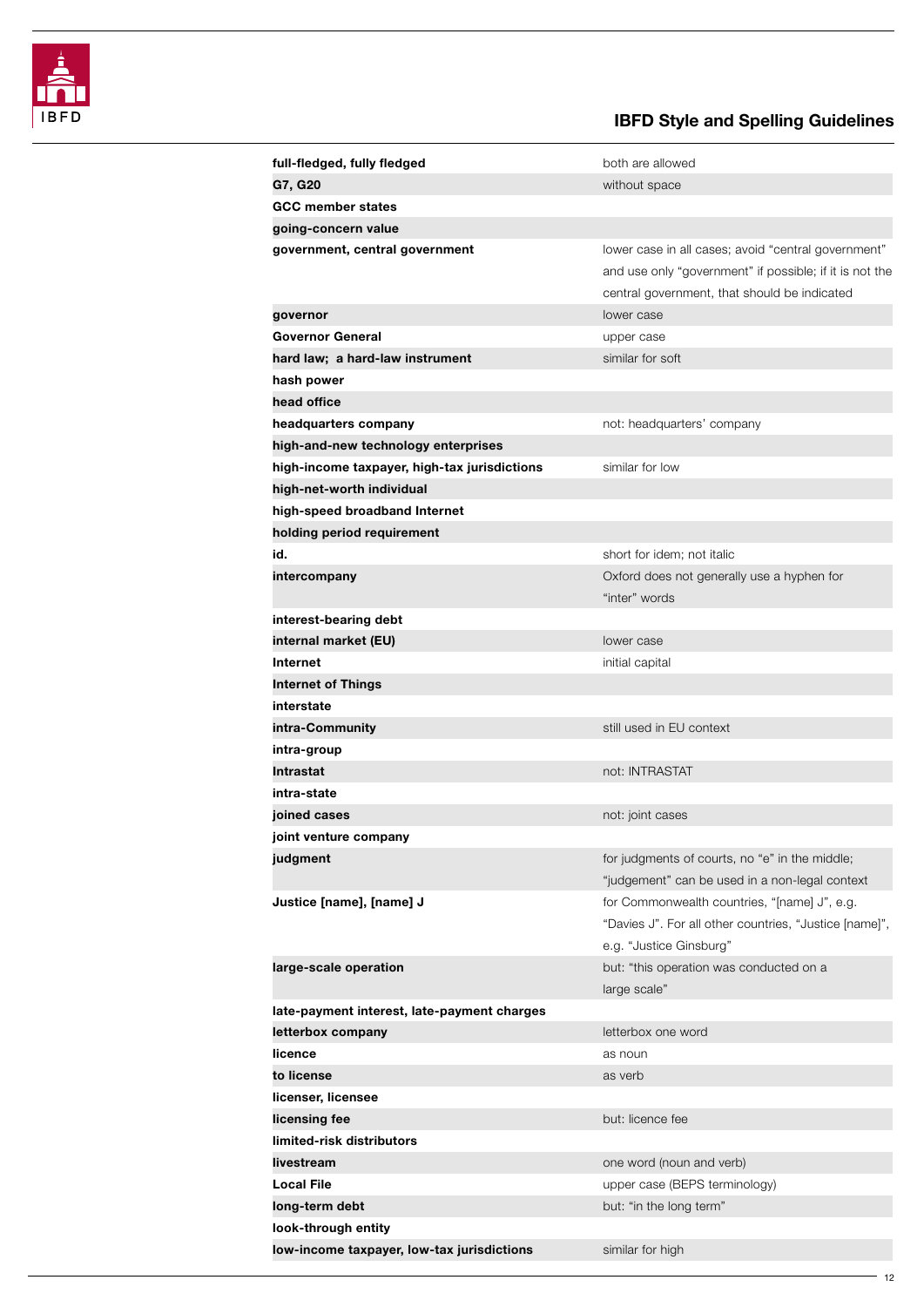

| but: "the payment was in a lump sum"<br>lump-sum payment<br>m2<br>preferred to "square metre"<br>macroeconomic<br>mandatory disclosure rule (MDR)<br>preference is to keep distinction between singular<br>and plural: mandatory disclosure rule (MDR) and<br>mandatory disclosure rules (MDRs)<br>markup<br>Master File<br>upper case (BEPS terminology)<br>lower case; but: Member States (initial capitals)<br>member countries, member states<br>for EU<br><b>MERCOSUR</b><br>all caps<br>Merger Directive (year/number)<br>the Minister of Finance (e.g. of France)<br>but: "ministers of finance"<br>microenterprise; microbusiness<br>microfiche<br>Mini One-Stop Shop (MOSS)<br>EU terminology. By analogy: Import One-Stop<br>Shop (IOSS) and One-Stop Shop (OSS)<br><b>MNE</b> group<br>money laundering<br>most favoured nation clause<br>no hyphens<br>multiple-entry tax-consolidated group<br>two hyphens<br>multiple-year data<br>Netherlands or Dutch as adjective<br>both are allowed<br>non-resident<br>Oxford uses a hyphen for most "non" words<br>(e.g. non-profit)<br>no par value/no-par value (also no-par shares,<br>needs a hyphen if it is clear that "no-par"<br>no-par stock, etc.)<br>adjectivally modifies the noun "value", i.e.<br>hyphenation is dependent on context<br>NZ, UAE, UK, UN, US<br>as adjective (for noun use names in full)<br><b>OECD Guidelines</b><br><b>OECD member country</b><br>preferred over OECD member state<br>OECD Model<br>offence<br>old age insurance<br>but: "he owned a one-third share"<br>one half, two thirds, etc.<br>open-end fund<br>not: open-ended<br>overestimate or underestimate<br>p. XX et seq.<br>singular p. (similar for art., sec. ch.)<br>as adjectives; but the capital was "paid in" or "paid<br>paid-in capital<br>up" (as verbs)<br>paid-up capital<br>Parent-Subsidiary Directive (year/number)<br>with hyphen (not slash)<br>Parliament<br>but: e.g. the parliament of the Netherlands,<br>the European Parliament; see separate instruction<br>on "parliament" below patent holder, patent holding<br>PAYE (UK) or paye<br>pay-as-you-earn (with due regard to the name of<br>the system used in the legislation of the country,<br>e.g. pay-as-you-go); use of hyphens depending<br>on grammatical usage within the sentence; no<br>caps when written out in full | low-value-adding services |  |
|---------------------------------------------------------------------------------------------------------------------------------------------------------------------------------------------------------------------------------------------------------------------------------------------------------------------------------------------------------------------------------------------------------------------------------------------------------------------------------------------------------------------------------------------------------------------------------------------------------------------------------------------------------------------------------------------------------------------------------------------------------------------------------------------------------------------------------------------------------------------------------------------------------------------------------------------------------------------------------------------------------------------------------------------------------------------------------------------------------------------------------------------------------------------------------------------------------------------------------------------------------------------------------------------------------------------------------------------------------------------------------------------------------------------------------------------------------------------------------------------------------------------------------------------------------------------------------------------------------------------------------------------------------------------------------------------------------------------------------------------------------------------------------------------------------------------------------------------------------------------------------------------------------------------------------------------------------------------------------------------------------------------------------------------------------------------------------------------------------------------------------------------------------------------------------------------------------------------------------------------------------------------------------------------------------------------------------------------------------------|---------------------------|--|
|                                                                                                                                                                                                                                                                                                                                                                                                                                                                                                                                                                                                                                                                                                                                                                                                                                                                                                                                                                                                                                                                                                                                                                                                                                                                                                                                                                                                                                                                                                                                                                                                                                                                                                                                                                                                                                                                                                                                                                                                                                                                                                                                                                                                                                                                                                                                                               |                           |  |
|                                                                                                                                                                                                                                                                                                                                                                                                                                                                                                                                                                                                                                                                                                                                                                                                                                                                                                                                                                                                                                                                                                                                                                                                                                                                                                                                                                                                                                                                                                                                                                                                                                                                                                                                                                                                                                                                                                                                                                                                                                                                                                                                                                                                                                                                                                                                                               |                           |  |
|                                                                                                                                                                                                                                                                                                                                                                                                                                                                                                                                                                                                                                                                                                                                                                                                                                                                                                                                                                                                                                                                                                                                                                                                                                                                                                                                                                                                                                                                                                                                                                                                                                                                                                                                                                                                                                                                                                                                                                                                                                                                                                                                                                                                                                                                                                                                                               |                           |  |
|                                                                                                                                                                                                                                                                                                                                                                                                                                                                                                                                                                                                                                                                                                                                                                                                                                                                                                                                                                                                                                                                                                                                                                                                                                                                                                                                                                                                                                                                                                                                                                                                                                                                                                                                                                                                                                                                                                                                                                                                                                                                                                                                                                                                                                                                                                                                                               |                           |  |
|                                                                                                                                                                                                                                                                                                                                                                                                                                                                                                                                                                                                                                                                                                                                                                                                                                                                                                                                                                                                                                                                                                                                                                                                                                                                                                                                                                                                                                                                                                                                                                                                                                                                                                                                                                                                                                                                                                                                                                                                                                                                                                                                                                                                                                                                                                                                                               |                           |  |
|                                                                                                                                                                                                                                                                                                                                                                                                                                                                                                                                                                                                                                                                                                                                                                                                                                                                                                                                                                                                                                                                                                                                                                                                                                                                                                                                                                                                                                                                                                                                                                                                                                                                                                                                                                                                                                                                                                                                                                                                                                                                                                                                                                                                                                                                                                                                                               |                           |  |
|                                                                                                                                                                                                                                                                                                                                                                                                                                                                                                                                                                                                                                                                                                                                                                                                                                                                                                                                                                                                                                                                                                                                                                                                                                                                                                                                                                                                                                                                                                                                                                                                                                                                                                                                                                                                                                                                                                                                                                                                                                                                                                                                                                                                                                                                                                                                                               |                           |  |
|                                                                                                                                                                                                                                                                                                                                                                                                                                                                                                                                                                                                                                                                                                                                                                                                                                                                                                                                                                                                                                                                                                                                                                                                                                                                                                                                                                                                                                                                                                                                                                                                                                                                                                                                                                                                                                                                                                                                                                                                                                                                                                                                                                                                                                                                                                                                                               |                           |  |
|                                                                                                                                                                                                                                                                                                                                                                                                                                                                                                                                                                                                                                                                                                                                                                                                                                                                                                                                                                                                                                                                                                                                                                                                                                                                                                                                                                                                                                                                                                                                                                                                                                                                                                                                                                                                                                                                                                                                                                                                                                                                                                                                                                                                                                                                                                                                                               |                           |  |
|                                                                                                                                                                                                                                                                                                                                                                                                                                                                                                                                                                                                                                                                                                                                                                                                                                                                                                                                                                                                                                                                                                                                                                                                                                                                                                                                                                                                                                                                                                                                                                                                                                                                                                                                                                                                                                                                                                                                                                                                                                                                                                                                                                                                                                                                                                                                                               |                           |  |
|                                                                                                                                                                                                                                                                                                                                                                                                                                                                                                                                                                                                                                                                                                                                                                                                                                                                                                                                                                                                                                                                                                                                                                                                                                                                                                                                                                                                                                                                                                                                                                                                                                                                                                                                                                                                                                                                                                                                                                                                                                                                                                                                                                                                                                                                                                                                                               |                           |  |
|                                                                                                                                                                                                                                                                                                                                                                                                                                                                                                                                                                                                                                                                                                                                                                                                                                                                                                                                                                                                                                                                                                                                                                                                                                                                                                                                                                                                                                                                                                                                                                                                                                                                                                                                                                                                                                                                                                                                                                                                                                                                                                                                                                                                                                                                                                                                                               |                           |  |
|                                                                                                                                                                                                                                                                                                                                                                                                                                                                                                                                                                                                                                                                                                                                                                                                                                                                                                                                                                                                                                                                                                                                                                                                                                                                                                                                                                                                                                                                                                                                                                                                                                                                                                                                                                                                                                                                                                                                                                                                                                                                                                                                                                                                                                                                                                                                                               |                           |  |
|                                                                                                                                                                                                                                                                                                                                                                                                                                                                                                                                                                                                                                                                                                                                                                                                                                                                                                                                                                                                                                                                                                                                                                                                                                                                                                                                                                                                                                                                                                                                                                                                                                                                                                                                                                                                                                                                                                                                                                                                                                                                                                                                                                                                                                                                                                                                                               |                           |  |
|                                                                                                                                                                                                                                                                                                                                                                                                                                                                                                                                                                                                                                                                                                                                                                                                                                                                                                                                                                                                                                                                                                                                                                                                                                                                                                                                                                                                                                                                                                                                                                                                                                                                                                                                                                                                                                                                                                                                                                                                                                                                                                                                                                                                                                                                                                                                                               |                           |  |
|                                                                                                                                                                                                                                                                                                                                                                                                                                                                                                                                                                                                                                                                                                                                                                                                                                                                                                                                                                                                                                                                                                                                                                                                                                                                                                                                                                                                                                                                                                                                                                                                                                                                                                                                                                                                                                                                                                                                                                                                                                                                                                                                                                                                                                                                                                                                                               |                           |  |
|                                                                                                                                                                                                                                                                                                                                                                                                                                                                                                                                                                                                                                                                                                                                                                                                                                                                                                                                                                                                                                                                                                                                                                                                                                                                                                                                                                                                                                                                                                                                                                                                                                                                                                                                                                                                                                                                                                                                                                                                                                                                                                                                                                                                                                                                                                                                                               |                           |  |
|                                                                                                                                                                                                                                                                                                                                                                                                                                                                                                                                                                                                                                                                                                                                                                                                                                                                                                                                                                                                                                                                                                                                                                                                                                                                                                                                                                                                                                                                                                                                                                                                                                                                                                                                                                                                                                                                                                                                                                                                                                                                                                                                                                                                                                                                                                                                                               |                           |  |
|                                                                                                                                                                                                                                                                                                                                                                                                                                                                                                                                                                                                                                                                                                                                                                                                                                                                                                                                                                                                                                                                                                                                                                                                                                                                                                                                                                                                                                                                                                                                                                                                                                                                                                                                                                                                                                                                                                                                                                                                                                                                                                                                                                                                                                                                                                                                                               |                           |  |
|                                                                                                                                                                                                                                                                                                                                                                                                                                                                                                                                                                                                                                                                                                                                                                                                                                                                                                                                                                                                                                                                                                                                                                                                                                                                                                                                                                                                                                                                                                                                                                                                                                                                                                                                                                                                                                                                                                                                                                                                                                                                                                                                                                                                                                                                                                                                                               |                           |  |
|                                                                                                                                                                                                                                                                                                                                                                                                                                                                                                                                                                                                                                                                                                                                                                                                                                                                                                                                                                                                                                                                                                                                                                                                                                                                                                                                                                                                                                                                                                                                                                                                                                                                                                                                                                                                                                                                                                                                                                                                                                                                                                                                                                                                                                                                                                                                                               |                           |  |
|                                                                                                                                                                                                                                                                                                                                                                                                                                                                                                                                                                                                                                                                                                                                                                                                                                                                                                                                                                                                                                                                                                                                                                                                                                                                                                                                                                                                                                                                                                                                                                                                                                                                                                                                                                                                                                                                                                                                                                                                                                                                                                                                                                                                                                                                                                                                                               |                           |  |
|                                                                                                                                                                                                                                                                                                                                                                                                                                                                                                                                                                                                                                                                                                                                                                                                                                                                                                                                                                                                                                                                                                                                                                                                                                                                                                                                                                                                                                                                                                                                                                                                                                                                                                                                                                                                                                                                                                                                                                                                                                                                                                                                                                                                                                                                                                                                                               |                           |  |
|                                                                                                                                                                                                                                                                                                                                                                                                                                                                                                                                                                                                                                                                                                                                                                                                                                                                                                                                                                                                                                                                                                                                                                                                                                                                                                                                                                                                                                                                                                                                                                                                                                                                                                                                                                                                                                                                                                                                                                                                                                                                                                                                                                                                                                                                                                                                                               |                           |  |
|                                                                                                                                                                                                                                                                                                                                                                                                                                                                                                                                                                                                                                                                                                                                                                                                                                                                                                                                                                                                                                                                                                                                                                                                                                                                                                                                                                                                                                                                                                                                                                                                                                                                                                                                                                                                                                                                                                                                                                                                                                                                                                                                                                                                                                                                                                                                                               |                           |  |
|                                                                                                                                                                                                                                                                                                                                                                                                                                                                                                                                                                                                                                                                                                                                                                                                                                                                                                                                                                                                                                                                                                                                                                                                                                                                                                                                                                                                                                                                                                                                                                                                                                                                                                                                                                                                                                                                                                                                                                                                                                                                                                                                                                                                                                                                                                                                                               |                           |  |
|                                                                                                                                                                                                                                                                                                                                                                                                                                                                                                                                                                                                                                                                                                                                                                                                                                                                                                                                                                                                                                                                                                                                                                                                                                                                                                                                                                                                                                                                                                                                                                                                                                                                                                                                                                                                                                                                                                                                                                                                                                                                                                                                                                                                                                                                                                                                                               |                           |  |
|                                                                                                                                                                                                                                                                                                                                                                                                                                                                                                                                                                                                                                                                                                                                                                                                                                                                                                                                                                                                                                                                                                                                                                                                                                                                                                                                                                                                                                                                                                                                                                                                                                                                                                                                                                                                                                                                                                                                                                                                                                                                                                                                                                                                                                                                                                                                                               |                           |  |
|                                                                                                                                                                                                                                                                                                                                                                                                                                                                                                                                                                                                                                                                                                                                                                                                                                                                                                                                                                                                                                                                                                                                                                                                                                                                                                                                                                                                                                                                                                                                                                                                                                                                                                                                                                                                                                                                                                                                                                                                                                                                                                                                                                                                                                                                                                                                                               |                           |  |
|                                                                                                                                                                                                                                                                                                                                                                                                                                                                                                                                                                                                                                                                                                                                                                                                                                                                                                                                                                                                                                                                                                                                                                                                                                                                                                                                                                                                                                                                                                                                                                                                                                                                                                                                                                                                                                                                                                                                                                                                                                                                                                                                                                                                                                                                                                                                                               |                           |  |
|                                                                                                                                                                                                                                                                                                                                                                                                                                                                                                                                                                                                                                                                                                                                                                                                                                                                                                                                                                                                                                                                                                                                                                                                                                                                                                                                                                                                                                                                                                                                                                                                                                                                                                                                                                                                                                                                                                                                                                                                                                                                                                                                                                                                                                                                                                                                                               |                           |  |
|                                                                                                                                                                                                                                                                                                                                                                                                                                                                                                                                                                                                                                                                                                                                                                                                                                                                                                                                                                                                                                                                                                                                                                                                                                                                                                                                                                                                                                                                                                                                                                                                                                                                                                                                                                                                                                                                                                                                                                                                                                                                                                                                                                                                                                                                                                                                                               |                           |  |
|                                                                                                                                                                                                                                                                                                                                                                                                                                                                                                                                                                                                                                                                                                                                                                                                                                                                                                                                                                                                                                                                                                                                                                                                                                                                                                                                                                                                                                                                                                                                                                                                                                                                                                                                                                                                                                                                                                                                                                                                                                                                                                                                                                                                                                                                                                                                                               |                           |  |
|                                                                                                                                                                                                                                                                                                                                                                                                                                                                                                                                                                                                                                                                                                                                                                                                                                                                                                                                                                                                                                                                                                                                                                                                                                                                                                                                                                                                                                                                                                                                                                                                                                                                                                                                                                                                                                                                                                                                                                                                                                                                                                                                                                                                                                                                                                                                                               |                           |  |
|                                                                                                                                                                                                                                                                                                                                                                                                                                                                                                                                                                                                                                                                                                                                                                                                                                                                                                                                                                                                                                                                                                                                                                                                                                                                                                                                                                                                                                                                                                                                                                                                                                                                                                                                                                                                                                                                                                                                                                                                                                                                                                                                                                                                                                                                                                                                                               |                           |  |
|                                                                                                                                                                                                                                                                                                                                                                                                                                                                                                                                                                                                                                                                                                                                                                                                                                                                                                                                                                                                                                                                                                                                                                                                                                                                                                                                                                                                                                                                                                                                                                                                                                                                                                                                                                                                                                                                                                                                                                                                                                                                                                                                                                                                                                                                                                                                                               |                           |  |
|                                                                                                                                                                                                                                                                                                                                                                                                                                                                                                                                                                                                                                                                                                                                                                                                                                                                                                                                                                                                                                                                                                                                                                                                                                                                                                                                                                                                                                                                                                                                                                                                                                                                                                                                                                                                                                                                                                                                                                                                                                                                                                                                                                                                                                                                                                                                                               |                           |  |
|                                                                                                                                                                                                                                                                                                                                                                                                                                                                                                                                                                                                                                                                                                                                                                                                                                                                                                                                                                                                                                                                                                                                                                                                                                                                                                                                                                                                                                                                                                                                                                                                                                                                                                                                                                                                                                                                                                                                                                                                                                                                                                                                                                                                                                                                                                                                                               |                           |  |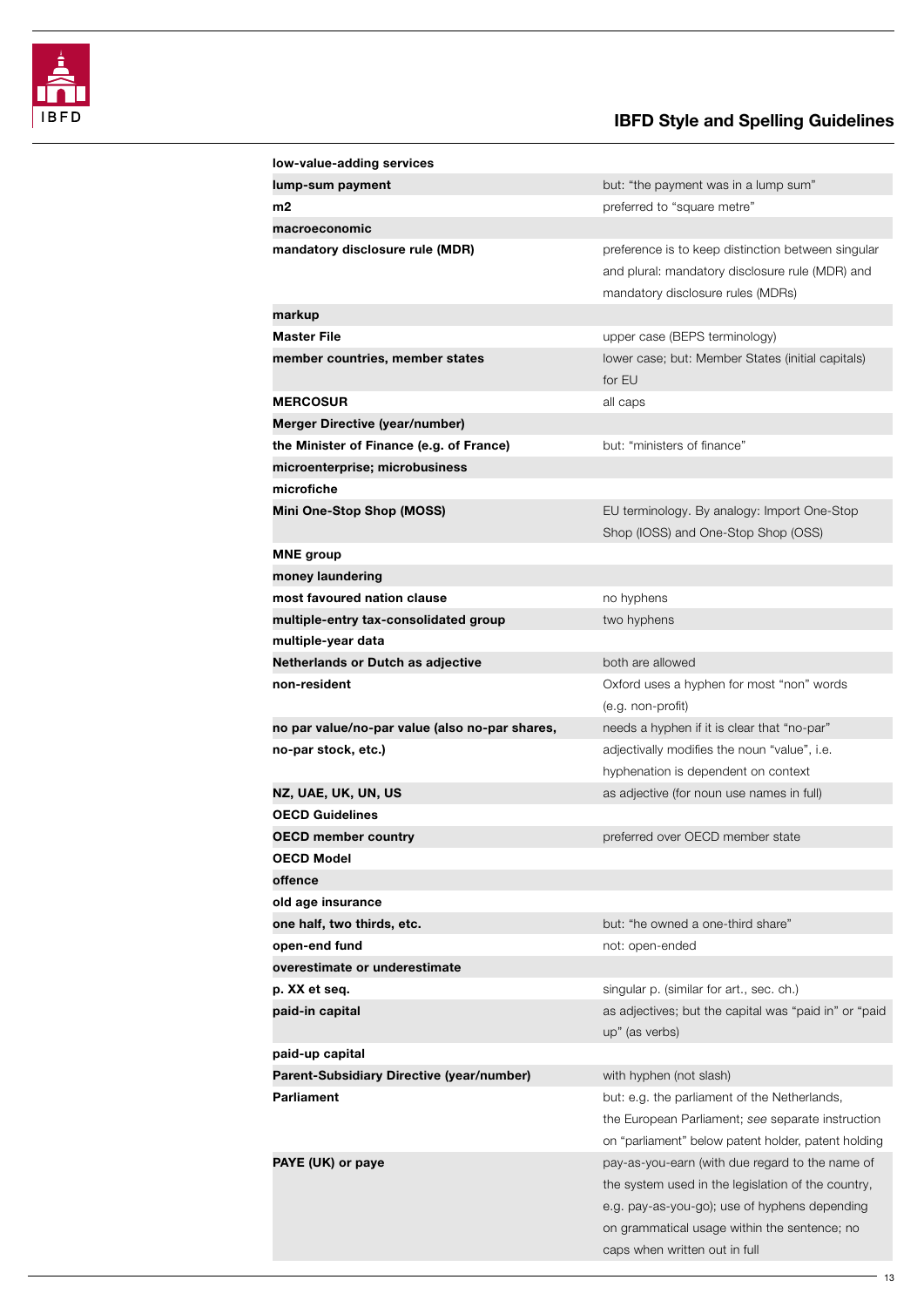

| payer                                             | not: payor                                                     |
|---------------------------------------------------|----------------------------------------------------------------|
| Pillar One, Two, etc.                             | in line with OECD                                              |
| place-of-supply rules                             | but: the place of supply of goods                              |
| <b>PoEM</b>                                       | acronym of "place of effective management"                     |
| practice                                          | as noun                                                        |
| to practise                                       | as verb                                                        |
| President                                         | the President of the United States; President Biden;           |
|                                                   | the President of Russia; but: the president                    |
|                                                   | of the board of directors                                      |
| profit-earning capacity value method              |                                                                |
| property-rich entity, property-rich company, etc. |                                                                |
| pro rata                                          | no hyphen (both as noun and adjective)                         |
| Protocol                                          | "the 2010 Protocol"                                            |
| (Public) Discussion Draft                         | (in BEPS context); where applicable, use full title            |
|                                                   | of official OECD document, e.g. Public Discussion              |
|                                                   | Draft – BEPS Action 8: Hard-To-Value Intangibles               |
| <b>Qeshm Island</b>                               | not: Queshm Island                                             |
| R&D                                               | no spaces                                                      |
| real estate policy                                |                                                                |
| real estate-related services                      |                                                                |
| recall                                            | use of this verb in the sense of "bring up" or "bring          |
|                                                   | up from earlier case law", e.g. "The ECJ firstly               |
|                                                   | recalled that under article 96 of Directive                    |
|                                                   | 2006/112 "                                                     |
| record keeping, record-keeping                    | no hyphen for noun, hyphen for adjectival usage                |
| related-party transaction                         |                                                                |
| relevant-business-activity approach               |                                                                |
| relief-from-royalty method                        |                                                                |
| reverse charge mechanism                          |                                                                |
| ride-sharing service                              |                                                                |
| rollover, rollback                                | both as noun and adjective; two words when                     |
|                                                   | used as verbs (to roll back, to roll over)                     |
| safe harbour rule                                 |                                                                |
| separate-entity approach                          |                                                                |
| shareholder                                       | shareholding                                                   |
| soft law; a soft-law instrument                   | similar for hard                                               |
| single market (EU)                                | no capitals                                                    |
| single-sales factor, single-sales-factor formula  | and: three-factor formula                                      |
| small-business tax return                         |                                                                |
| St.                                               | (short for Saint) with dot; arrange alphabetically             |
|                                                   | under "St" words                                               |
| St. Eustatius                                     |                                                                |
| <b>St. Martin, Sint Maarten</b>                   | different terms are used for the different parts of the island |
|                                                   | St. Martin for the French territory                            |
|                                                   | St. Maarten for the Dutch territory                            |
|                                                   | ("St." alphabetized as "Sint", so after instances of           |
|                                                   | "St." that stand for "Saint", the same applies to              |
|                                                   | "St. Eustatius")                                               |
| state (country)                                   | not: State                                                     |
| State aid                                         | capital S (only in EU context)                                 |
| <b>State Party, State Parties</b>                 |                                                                |
|                                                   |                                                                |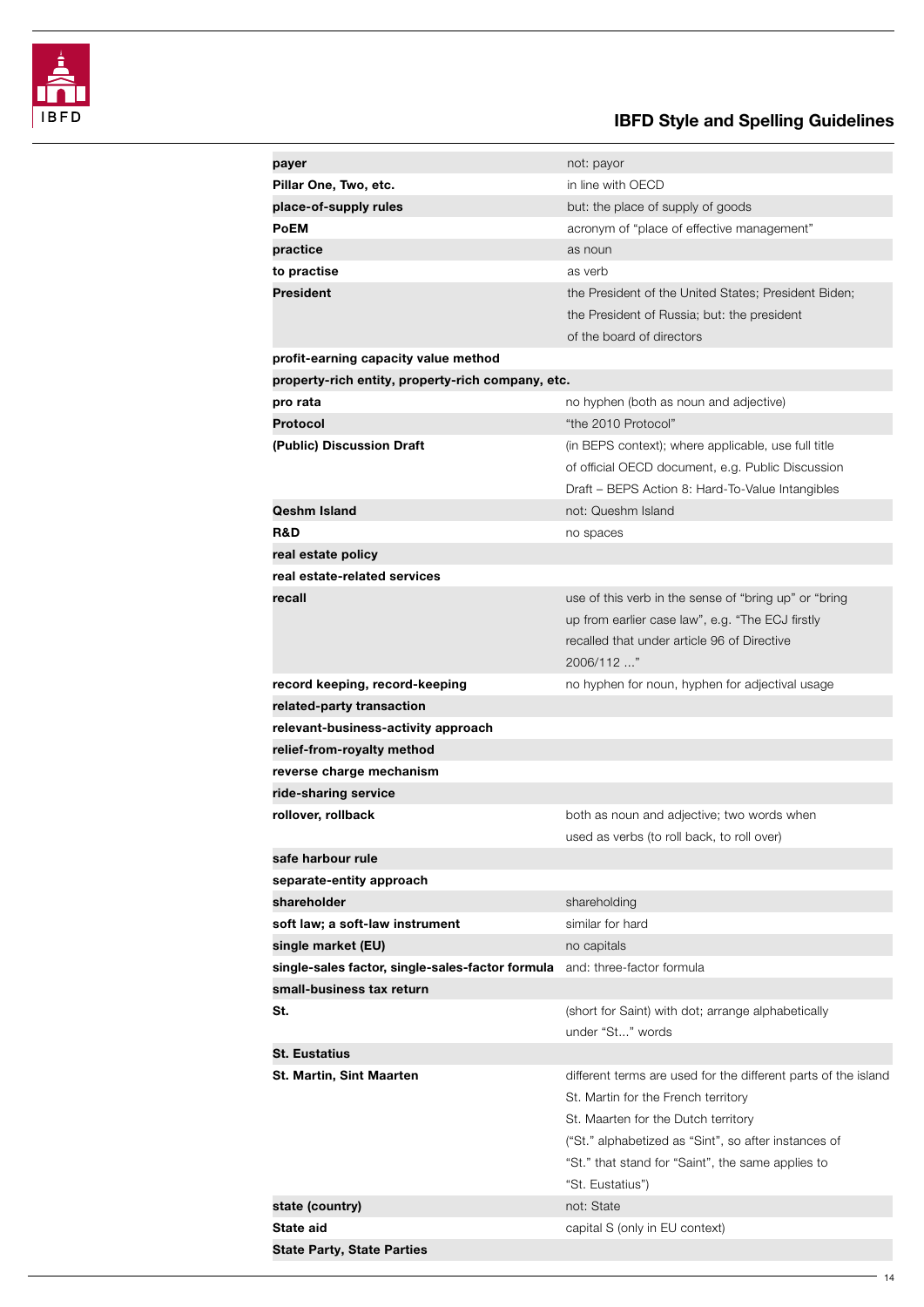

| stock exchange                                                    | but: "the New York Stock Exchange"                         |
|-------------------------------------------------------------------|------------------------------------------------------------|
| subnational, subparagraph, subsection                             | Oxford does not use a hyphen in many "sub" words           |
| substance-over-form concept                                       |                                                            |
| supreme court                                                     | generic term, but: "the Supreme Court of the Netherlands"  |
| superannuation                                                    |                                                            |
| supranational                                                     |                                                            |
| takeover (noun)                                                   | but: take over (verb)                                      |
|                                                                   |                                                            |
| tax authorities (preferred), tax authority,<br>tax administration | lower case; generic terms, used in country chapters;       |
|                                                                   | aim for consistent use per chapter in books and journals   |
|                                                                   | the official English name and acronym are also allowed     |
|                                                                   | (e.g. Australian Taxation Office (ATO); also for non-      |
|                                                                   | English-speaking countries if the organization has an      |
|                                                                   | English name and English-language website)                 |
| tax-deductible item                                               | but: "that item was tax deductible" (no hyphen)            |
| tax-exempt income                                                 | but: "most of his income was tax exempt" (no hyphen)       |
| tax-free income                                                   | but: "most of his income is tax free" (no hyphen)          |
| tax planning strategy                                             |                                                            |
| tax policymaking                                                  |                                                            |
| tax sparing credit                                                |                                                            |
| tax treaty                                                        | not: double taxation treaty (DTT)                          |
| tax treaty-related case                                           |                                                            |
| tax-written-down value                                            |                                                            |
| <b>Technical Explanation</b>                                      |                                                            |
| team-building                                                     |                                                            |
| <b>The Hague</b>                                                  | capital "T", also mid-sentence                             |
| third-party beneficiary                                           |                                                            |
| third-world country                                               |                                                            |
| tiebreaker rule                                                   | without hyphen                                             |
| trademark                                                         | one word (previously two words)                            |
| transfer pricing rules                                            | no hyphen in transfer pricing                              |
| twofold                                                           | not: two-fold                                              |
| two-tier structure                                                | but: "the structure has two tiers"                         |
| undertaxation                                                     | one word, analogous to "overtaxation" in Oxford            |
| up-to-date information                                            | but: "this information is up to date"; "this information   |
|                                                                   | has been brought up to date"                               |
| value added tax                                                   | no hyphen, no capitals                                     |
| VAT Directive (year/number)                                       |                                                            |
| VAT taxable amount; VAT taxable activity                          | this is an exception to the rule (other combinations, e.g. |
|                                                                   | VAT-free, VAT-related, etc., do get a hyphen); rewrite     |
|                                                                   | if possible (e.g. "liable to VAT")                         |
| webshop                                                           |                                                            |
| wholly owned                                                      |                                                            |
| worldwide                                                         |                                                            |
| year-end                                                          |                                                            |
| zakat                                                             | not italicized, is included in the OED                     |
| zero rate                                                         | no hyphen (verb and noun)                                  |
| zero-rated income                                                 | with hyphen (adjective)                                    |
| zero-sum game                                                     |                                                            |
| the 183-days rule                                                 | but: a 183-day period                                      |
|                                                                   |                                                            |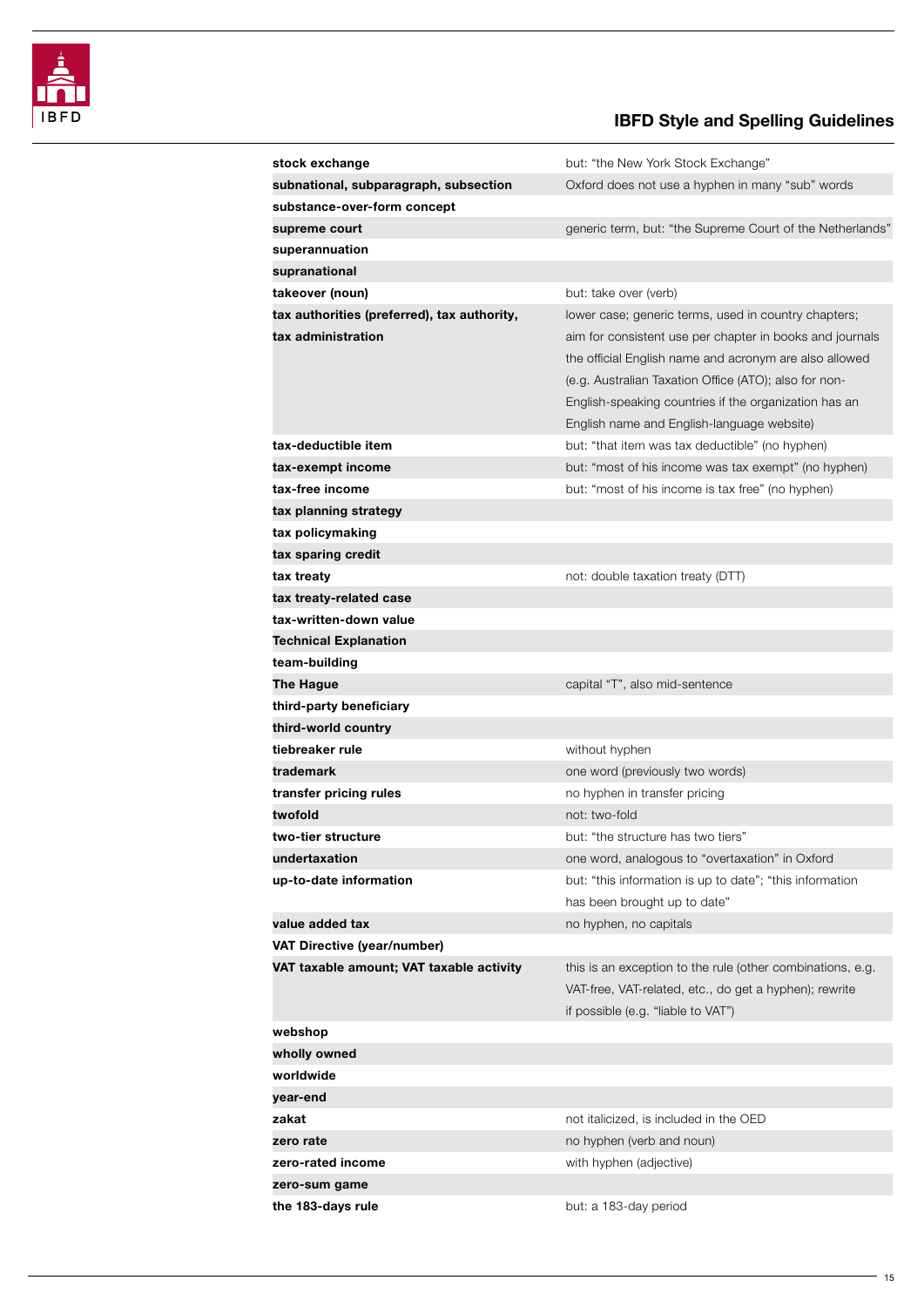

#### 1990s not 1990's, '90's, '90s, etc.

#### Capitalization of "Parliament"

The term "parliament" should be written with a lower case "p" and preceded by "the" when the word is used generally to refer to the legislative body of a country (e.g. "the parliament of the Netherlands"). Exception: "the European Parliament".

When, however, "Parliament" is the name of the legislative body or institution itself (as, for example, in the United Kingdom, Australia, India and New Zealand) in a country that has English as an official language, the word should be capitalized and "the" should be left out).

#### Capitalization guidelines

| Chapter titles and first-level headings of            | for words not capitalized, see below                      |
|-------------------------------------------------------|-----------------------------------------------------------|
| online publications get Multiple Initial Capitals     |                                                           |
| All first level headings are Multiple Initial Capital | use shift F3 for quick conversion, but beware             |
| headings in all IBFD publications                     | not to change OECD, VAT, PE, EU, US, etc.                 |
| For all other headings use Sentence case              |                                                           |
| Words not capitalized:                                |                                                           |
| In mid-sentence no initial caps should be used for:   |                                                           |
| - conjunctions: and, or, that, but, etc.              |                                                           |
| - articles: the, a, an                                |                                                           |
| - prepositions: of, for, in, to, etc.                 | note: "to" as part of the infinitive verb also lower case |
|                                                       | note: -ing participles such as "Regarding",               |
|                                                       | and the noun in compound prepositions such                |
|                                                       | as "in Respect of" get an initial capital                 |
| - relative pronouns: that, which, etc.                | however, "Which" as interrogative pronoun does            |
|                                                       | get an initial capital                                    |
| The first word in a title after a colon or en-dash    | E.g. Capital duty - Introduction                          |
| starts with an initial capital.                       | Capital duty: Introduction                                |
| In all other cases we follow the British English      | "As such, it answers two questions: first, whether"       |
| style of using lower case after a colon               |                                                           |
| (i.e. in the running text)                            |                                                           |
| Personal and possessive pronouns do get               | You, We, Their, Its, etc.                                 |
| an initial capital                                    |                                                           |
| Hyphenated words get two initial capitals in an       | Individual Taxation for Non-Residents                     |
| <b>Initial Capital Heading</b>                        |                                                           |
|                                                       |                                                           |
| Hyphenated words get one initial capital in a         | Non-resident individual taxation                          |

#### Transfer pricing methods (spelling as in the OECD Guidelines)

| Method                               | Abbreviation            |
|--------------------------------------|-------------------------|
| comparable uncontrolled price method | CUP method              |
| resale price method                  | no abbreviation is used |
| cost-plus method                     | no abbreviation is used |
| profit split method                  | no abbreviation is used |
| transactional net margin method      | TNMM (not: TNMM-method) |